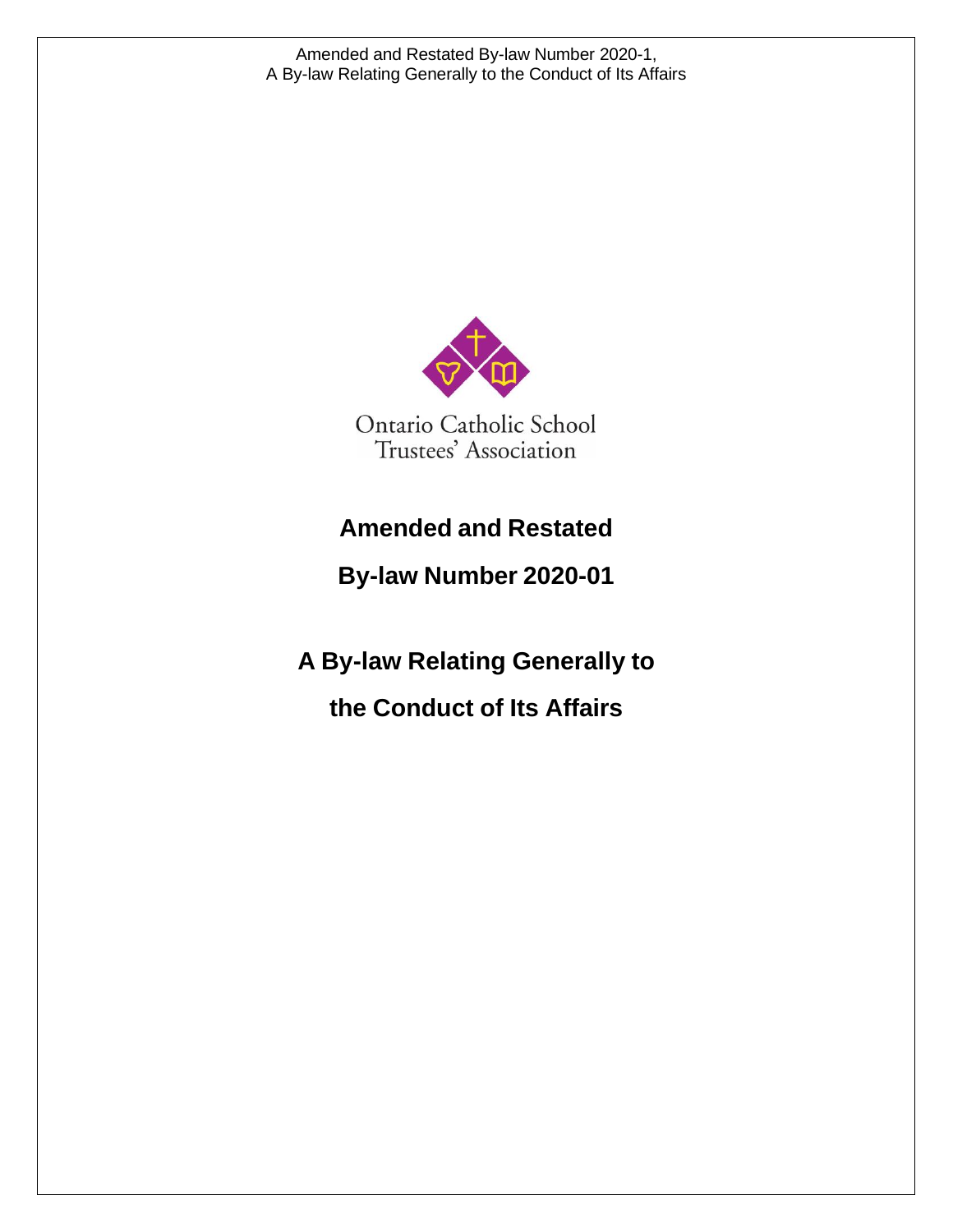## **ONTARIO CATHOLIC SCHOOL TRUSTEES' ASSOCIATION**

#### AMENDED AND RESTATED BY-LAW NUMBER 2020 - 1

## A By-law relating generally to the conduct of the affairs of the **ONTARIO CATHOLIC SCHOOL TRUSTEES' ASSOCIATION**

## **TABLE OF CONTENTS**

| 1.               | 1.1<br>1.2                                                                          |  |
|------------------|-------------------------------------------------------------------------------------|--|
| 2.               | 2.1<br>2.2                                                                          |  |
| 3.               | 3.1<br>3.2                                                                          |  |
| $\overline{4}$ . | 4.1<br>4.2                                                                          |  |
| 5.               | 5.1<br>5.2<br>5.3<br>5.4<br>5.5                                                     |  |
| 6.               | 6.1<br>6.2<br>6.3<br>6.4<br>6.5<br>6.6<br>6.7<br>6.8<br>6.9<br>6.10<br>6.11<br>6.12 |  |
|                  | 6.13                                                                                |  |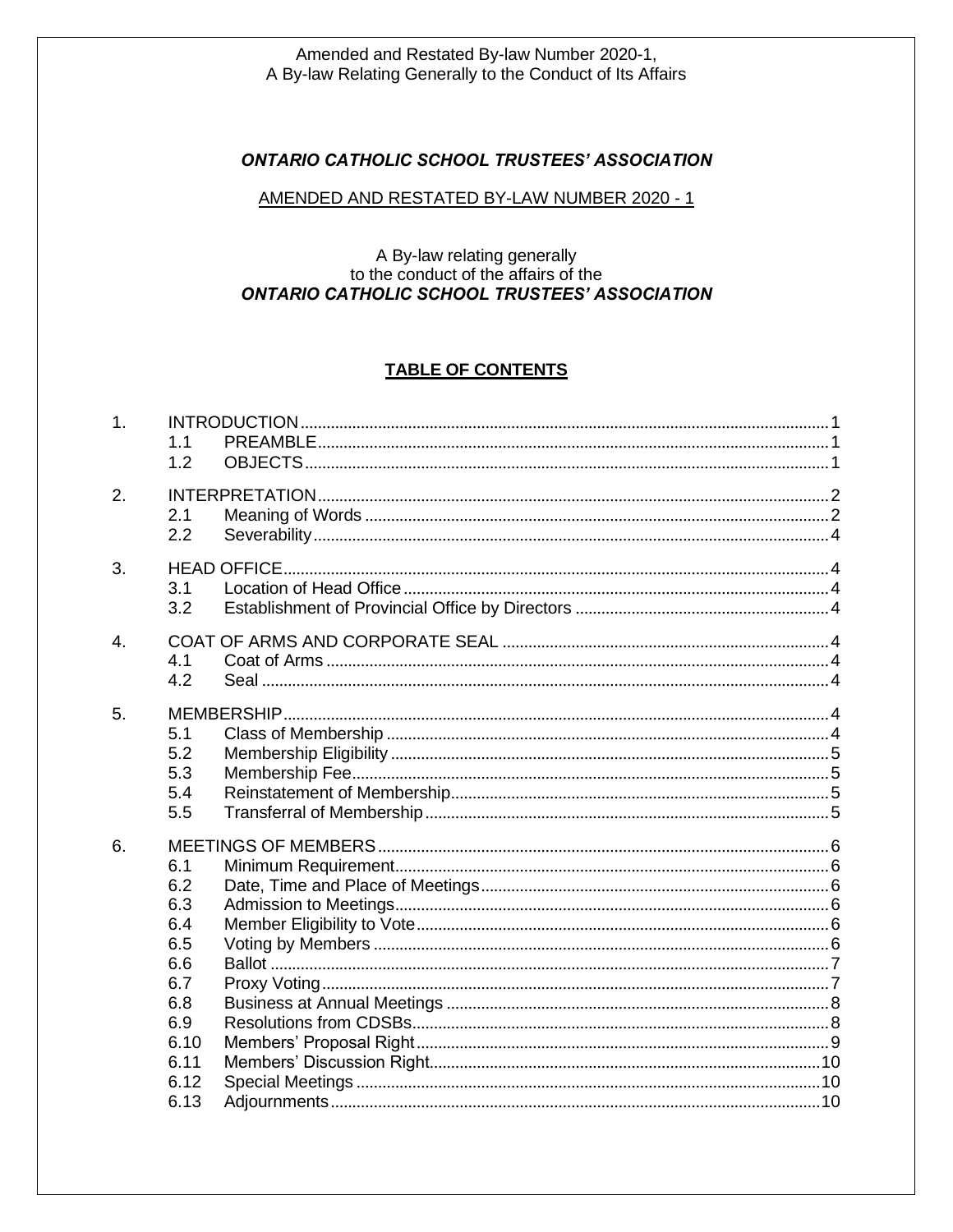|     |      | Table of Contents page iii |  |
|-----|------|----------------------------|--|
|     | 6.14 |                            |  |
|     | 6.15 |                            |  |
|     | 6.16 |                            |  |
|     | 6.17 |                            |  |
|     | 6.18 |                            |  |
| 7.  |      |                            |  |
|     | 7.1  |                            |  |
|     | 7.2  |                            |  |
|     | 7.3  |                            |  |
|     | 7.4  |                            |  |
|     | 7.5  |                            |  |
|     | 7.6  |                            |  |
|     |      |                            |  |
| 8.  |      |                            |  |
|     | 8.1  |                            |  |
|     | 8.2  |                            |  |
|     | 8.3  |                            |  |
|     | 8.4  |                            |  |
|     | 8.5  |                            |  |
|     | 8.6  |                            |  |
|     | 8.7  |                            |  |
|     | 8.8  |                            |  |
|     | 8.9  |                            |  |
|     | 8.10 |                            |  |
|     | 8.11 |                            |  |
|     | 8.12 |                            |  |
|     | 8.13 |                            |  |
|     |      |                            |  |
| 9.  |      |                            |  |
|     | 9.1  |                            |  |
|     | 9.2  |                            |  |
|     | 9.3  |                            |  |
|     | 9.4  |                            |  |
|     | 9.5  |                            |  |
|     | 9.6  |                            |  |
|     | 9.7  |                            |  |
|     | 9.8  |                            |  |
|     | 9.9  |                            |  |
| 10. |      |                            |  |
|     | 10.1 |                            |  |
|     | 10.2 |                            |  |
|     | 10.3 |                            |  |
|     |      |                            |  |
| 11. |      |                            |  |
|     | 11.1 |                            |  |
|     | 11.2 |                            |  |
|     | 11.3 |                            |  |
|     | 11.4 |                            |  |
|     | 11.5 |                            |  |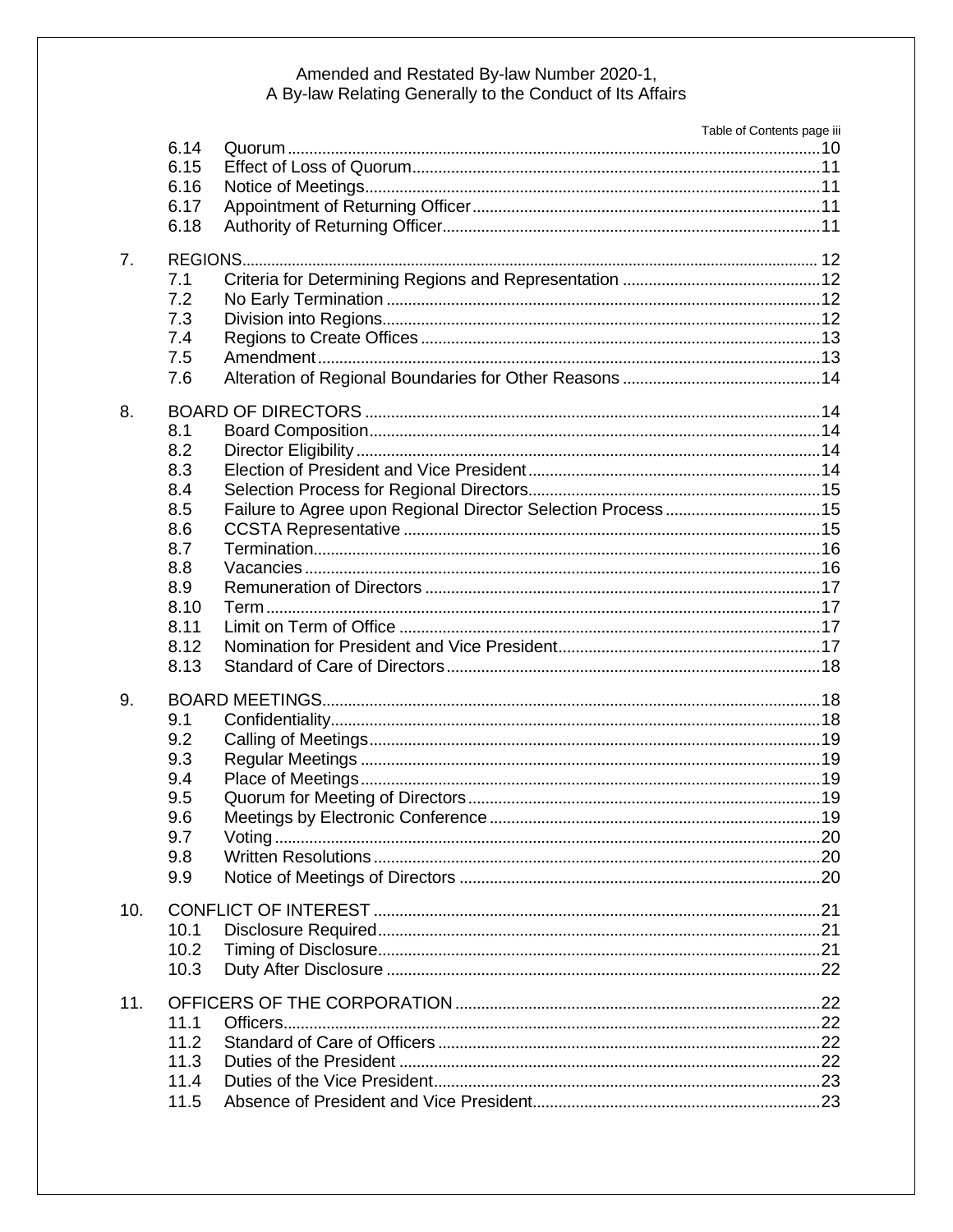|     |              |  | Table of Contents page iv |
|-----|--------------|--|---------------------------|
|     | 11.6         |  |                           |
|     | 11.7<br>11.8 |  |                           |
|     | 11.9         |  |                           |
|     |              |  |                           |
| 12. |              |  |                           |
|     | 12.1         |  |                           |
|     | 12.2<br>12.3 |  |                           |
|     | 12.4         |  |                           |
|     |              |  |                           |
| 13. |              |  |                           |
|     | 13.1         |  |                           |
|     | 13.2         |  |                           |
|     | 13.3         |  |                           |
|     | 13.4         |  |                           |
| 14. |              |  |                           |
|     | 14.1         |  |                           |
|     | 14.2         |  |                           |
|     | 14.3         |  |                           |
| 15. |              |  |                           |
|     | 15.1         |  |                           |
|     | 15.2         |  |                           |
|     | 15.3         |  |                           |
| 16. |              |  |                           |
|     | 16.1         |  |                           |
|     | 16.2         |  |                           |
| 17. |              |  |                           |
|     | 17.1         |  |                           |
|     |              |  |                           |
| 18. | 18.1         |  |                           |
|     |              |  |                           |
| 19. |              |  |                           |
|     | 19.1         |  |                           |
|     | 19.2         |  |                           |
|     | 19.3         |  |                           |
|     | 19.4         |  |                           |
| 20. |              |  |                           |
| 21. |              |  |                           |
| 22. |              |  |                           |
|     | 22.1         |  |                           |
|     | 22.2         |  |                           |
|     | 22.3         |  |                           |
|     |              |  |                           |
| 23. |              |  |                           |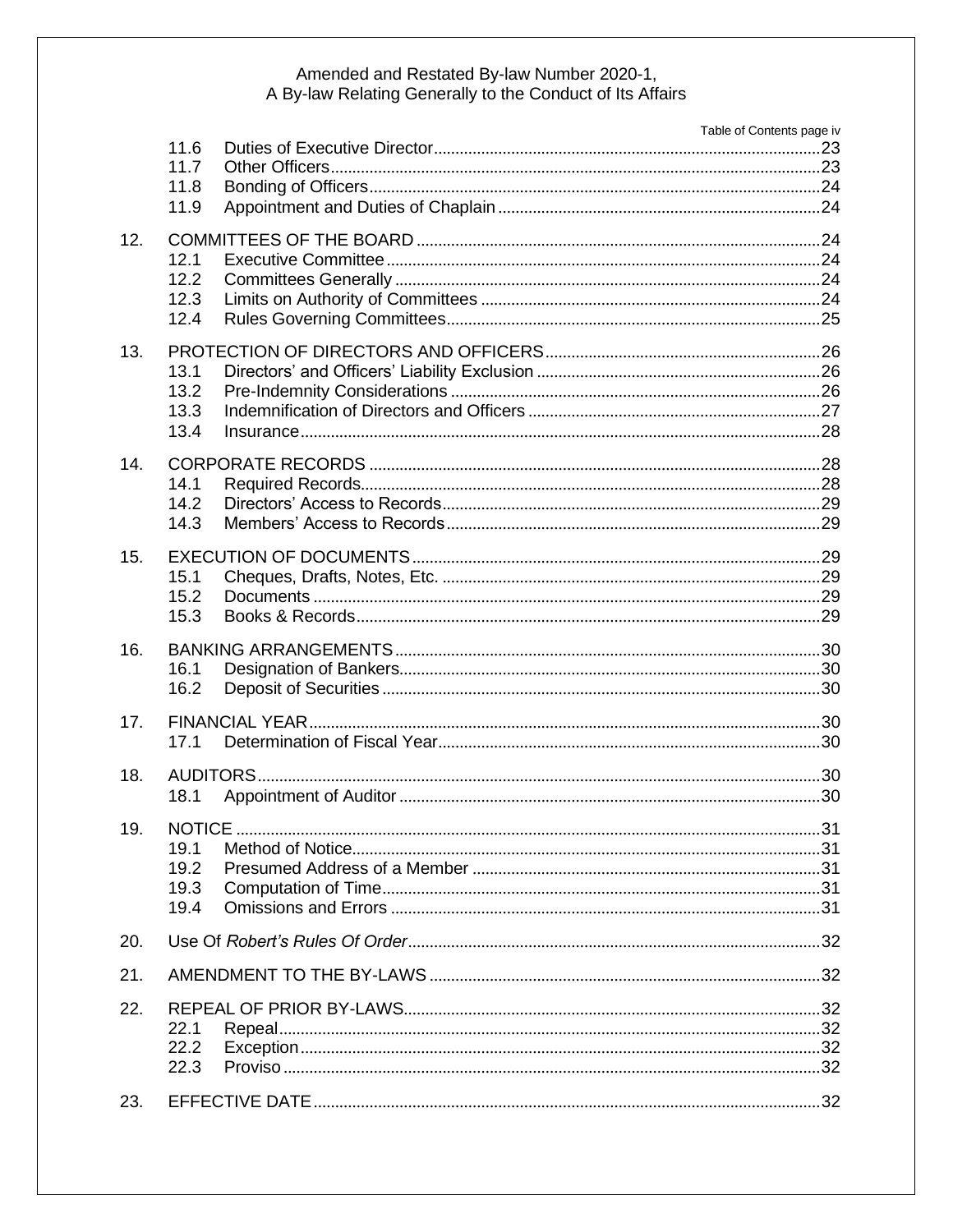|  | Table of Contents page v |
|--|--------------------------|
|  |                          |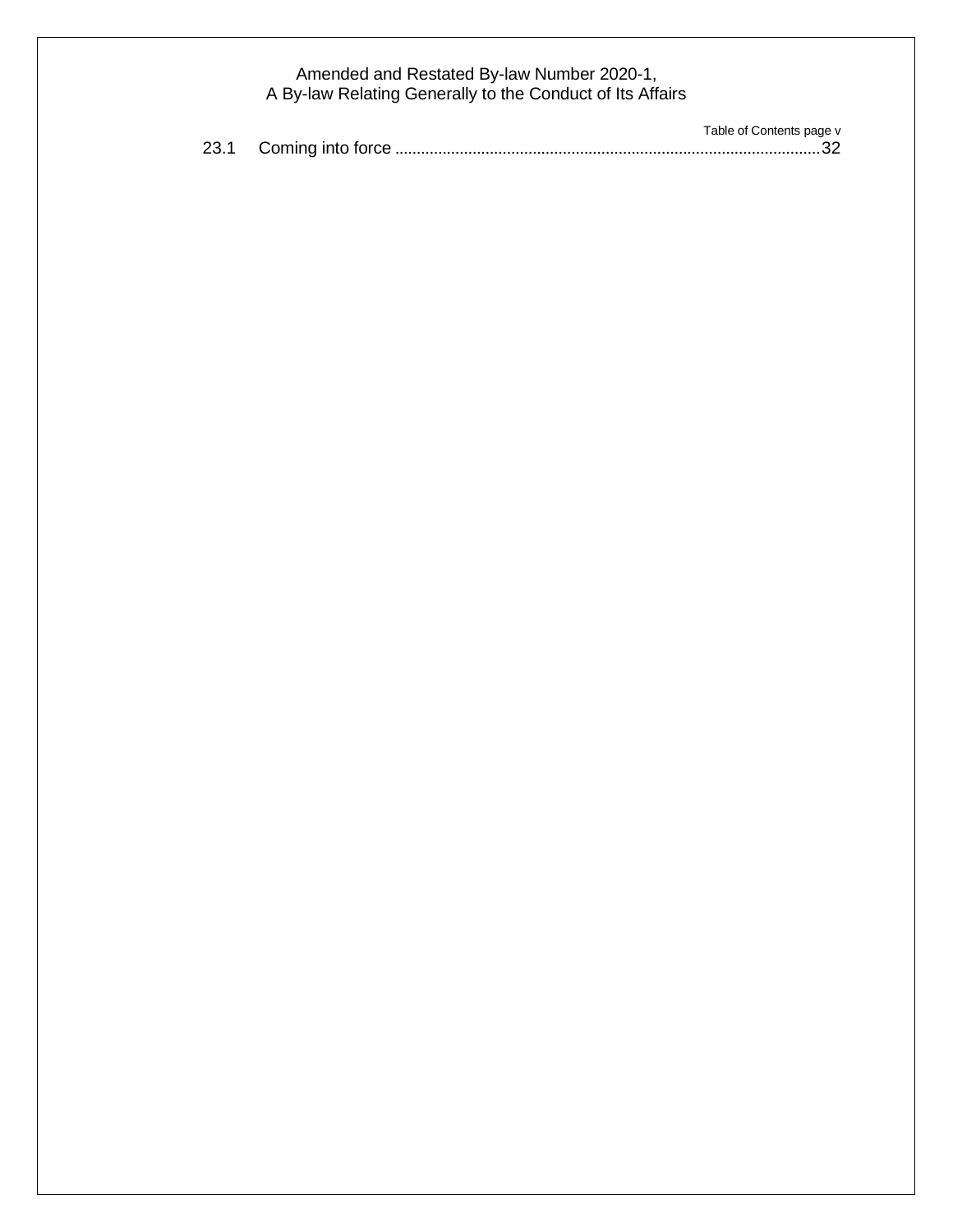## *ONTARIO CATHOLIC SCHOOL TRUSTEES' ASSOCIATION*

**WHEREAS** the Ontario Catholic School Trustees' Association (hereinafter the "**Corporation**") was incorporated by Letters Patent issued under the Ontario *Corporations Act* and dated July 30, 1969 as amended by Supplementary Letters Patent dated July 11, 1979; June 18, 1997; and January 24, 2002;

**AND WHEREAS** it is considered expedient to enact a new General By-law relating generally to the conduct of the affairs of the Corporation, which complies with the requirements of the Ontario *Corporations Act* and will comply with the *Not-for-Profit Corporations Act* when the latter comes into force, and repeals all former By-laws of the Corporation;

**BE IT THEREFORE ENACTED** and Amended as By-law 2020-1 of the Corporation as follows:

## **1. INTRODUCTION**

## 1.1 PREAMBLE

The wisdom, sacrifices and strivings of dedicated Canadians have created and preserved for us a school system that offers a God-centred vision of life, shaped by Jesus and his gospel, and open to the signs of the times under the guidance of the Holy Spirit.

The Corporation dedicates itself to the preservation of a school system in this province conceived in this belief and dedicated to this truth. To achieve these ends, the following shall be the objectives of the Corporation.

## 1.2 OBJECTS

## **Whereas the Objects of the Corporation are:**

- 1. TO maintain the constitutional rights of Roman Catholic School Boards and their supporters;
- 2. TO recommend improvements in the legislation and regulations affecting the Roman Catholic Schools of Ontario;
- 3. TO assist Catholic boards in attaining the highest standards in the operation of such schools by offering a medium for the exchange of information and the development of consensus among them;
- 4. TO promote knowledge of and appreciation for the aims and objectives of Catholic schools through conferences, meetings, exhibitions, research, publication of studies and the presentation of statements;
- 5. TO participate with organizations and authorities, including the Catholic Bishops of Ontario, in elaborating and advancing mutually agreeable policies in favour of Catholic education;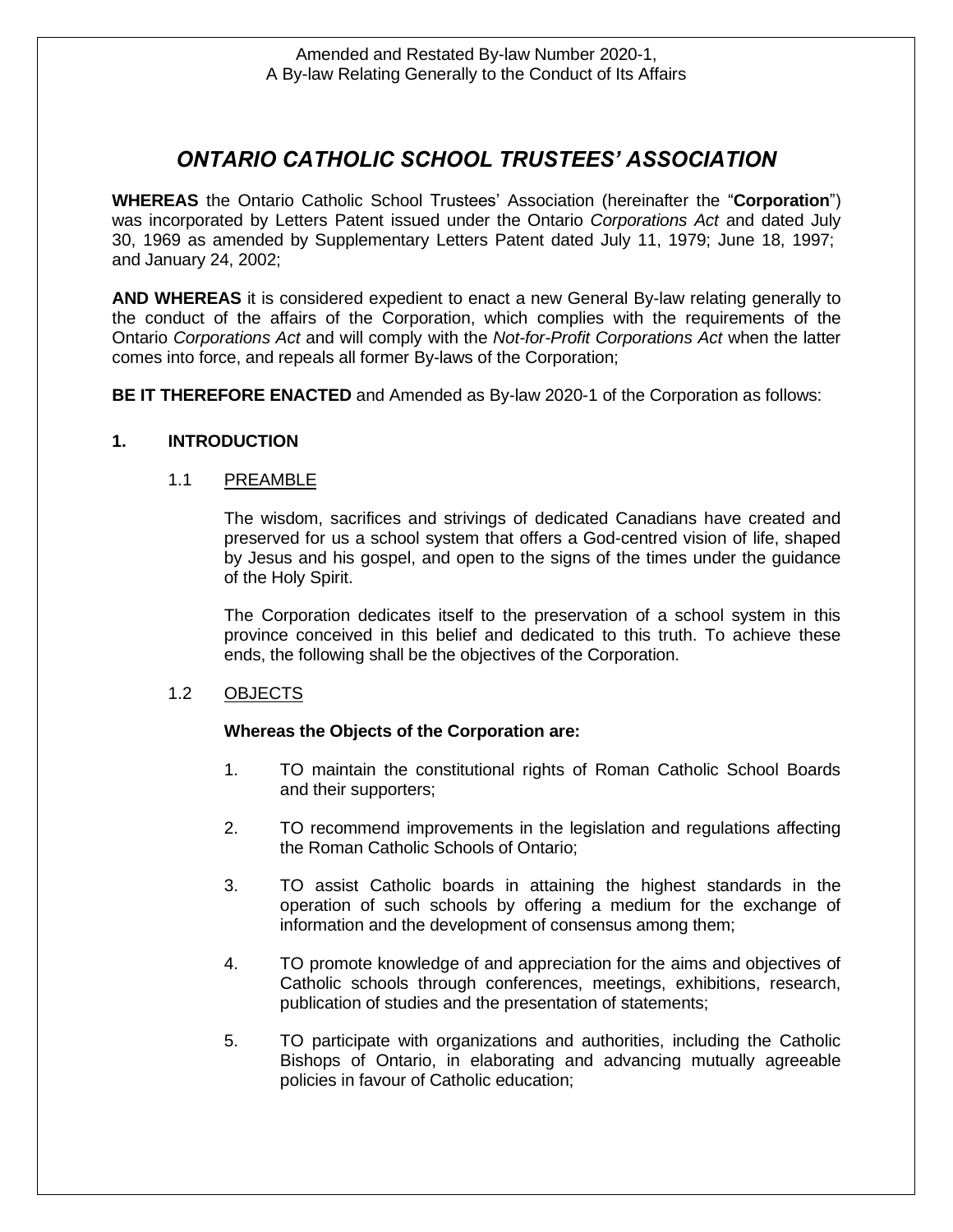page 2

- 6. TO cooperate in other relationships established to pursue progress in education;
- 7. TO encourage local, regional, diocesan, provincial and national initiatives and support and/or sponsor programs apt to strengthen the competence and commitment of Catholic school trustees;
- 8. TO accept donations, gifts, legacies, bequests and grants in support of the aforesaid objects;
- 9. TO engage or participate in provincial labour negotiations on behalf of its Member Boards, or pursuant to legislation.

## **2. INTERPRETATION**

2.1 Meaning of Words

In this By-law and in all other By-laws and resolutions of the Corporation, unless the context otherwise requires:

- 2.1.1 the singular includes the plural;
- 2.1.2 the masculine gender includes the feminine;
- 2.1.3 "*Act*", unless qualified by the word "Education", means the *Corporations Act*, R.S.O. 1990, c.C.38, as amended from time to time;
- 2.1.4 "**Annual Meeting**" shall mean a meeting of the Members, as defined in Section 5.1 herein;
- 2.1.5 "**Articles**" means any document or instrument that modifies the letters patent of the Corporation, including supplementary letters patent, restated articles of incorporation, articles of amendment, articles of amalgamation, articles of arrangement, articles of continuance, articles of dissolution, articles of reorganization, or articles of revival;
- 2.1.6 "**Board**" shall mean the Board of Directors for the Corporation;
- 2.1.7 "**CCSTA**" means the Canadian Catholic School Trustees' Association;
- 2.1.8 "**CDSB**" means a Catholic District School Board in the Province of Ontario;
- 2.1.9 "**Committee**" means any committee of the Board established pursuant to this By-law but does not include the First Nation Trustees' Advisory Council;
- 2.1.10 "**Corporation**" means Ontario Catholic School Trustees' Association;
- 2.1.11 "**Director**" includes Elected and Regional Directors;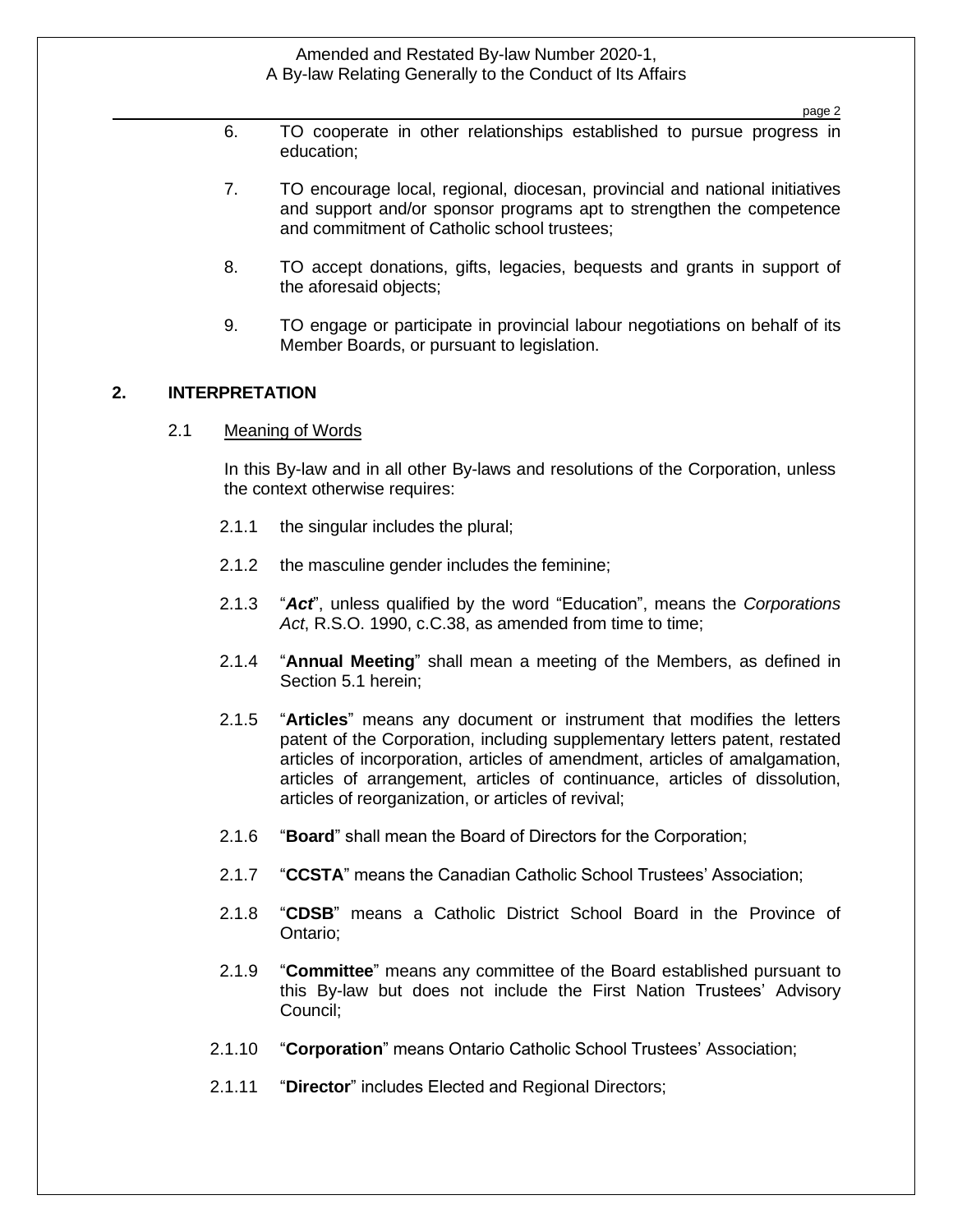page 3

- 2.1.12 "**FTE**" means full time equivalent number of students calculated in accordance with Ontario Ministry of Education formulae;
- 2.1.13 "**Government Regulations**" means the regulations made under the Act or the ONCA, as applicable, as amended, as restated or in effect from time to time;
- 2.1.14 "**Member**" means an individual who is a Member of the Corporation, as defined in Section 4.1 of this By-law;
- 2.1.15 "**ONCA**" means the *Not-for-Profit Corporations Act*, S.O. 2010, c.15, as amended from time to time;
- 2.1.16 "**Ordinary Resolution**" means a resolution submitted to a meeting of Members and passed at the meeting, with or without amendment, by at least a majority of the votes cast, or consented to by a Written Resolution of the Members;
- 2.1.17 "**Past President**" means the person who is qualified as a Director, whose term of office as President has most recently expired, and who is willing to serve as such;
- 2.1.18 "**President**", following the coming into force of the ONCA, means the Chair of the Board within the meaning of the ONCA;
- 2.1.19 "**Poll**" includes a vote in any written form;
- 2.1.20 "**Record Date**" means the date as of which the current membership of the Corporation is determined, which shall be fifty (50) days prior to the event or action to which the Record Date relates<sup>1</sup>;
- 2.1.21 "**Region**" means a CDSB or group of CDSBs so designated for the purpose of selecting Regional Directors;
- 2.1.22 "**Regional Director**" means a Regional Director described in Section 6.1;
- 2.1.23 "**Resolution**" shall mean an Ordinary Resolution unless this By-law or the *Act* specifies otherwise;
- 2.1.24 "**Special Meeting**" shall mean a meeting of the Members as defined by Section 5.12 herein;
- 2.1.25 "**Special Resolution**" means:
	- 2.1.25.1 while the Act is in force, a resolution approved by the Board and confirmed, with or without variation, by two-thirds (2/3) of the vote cast at a meeting of Members called to consider the Special Resolution, or by the consent in writing of all of the Members; and

Under S.54(1) of the ONCA, the record date must be less than 50 days prior to the event or action to which it relates.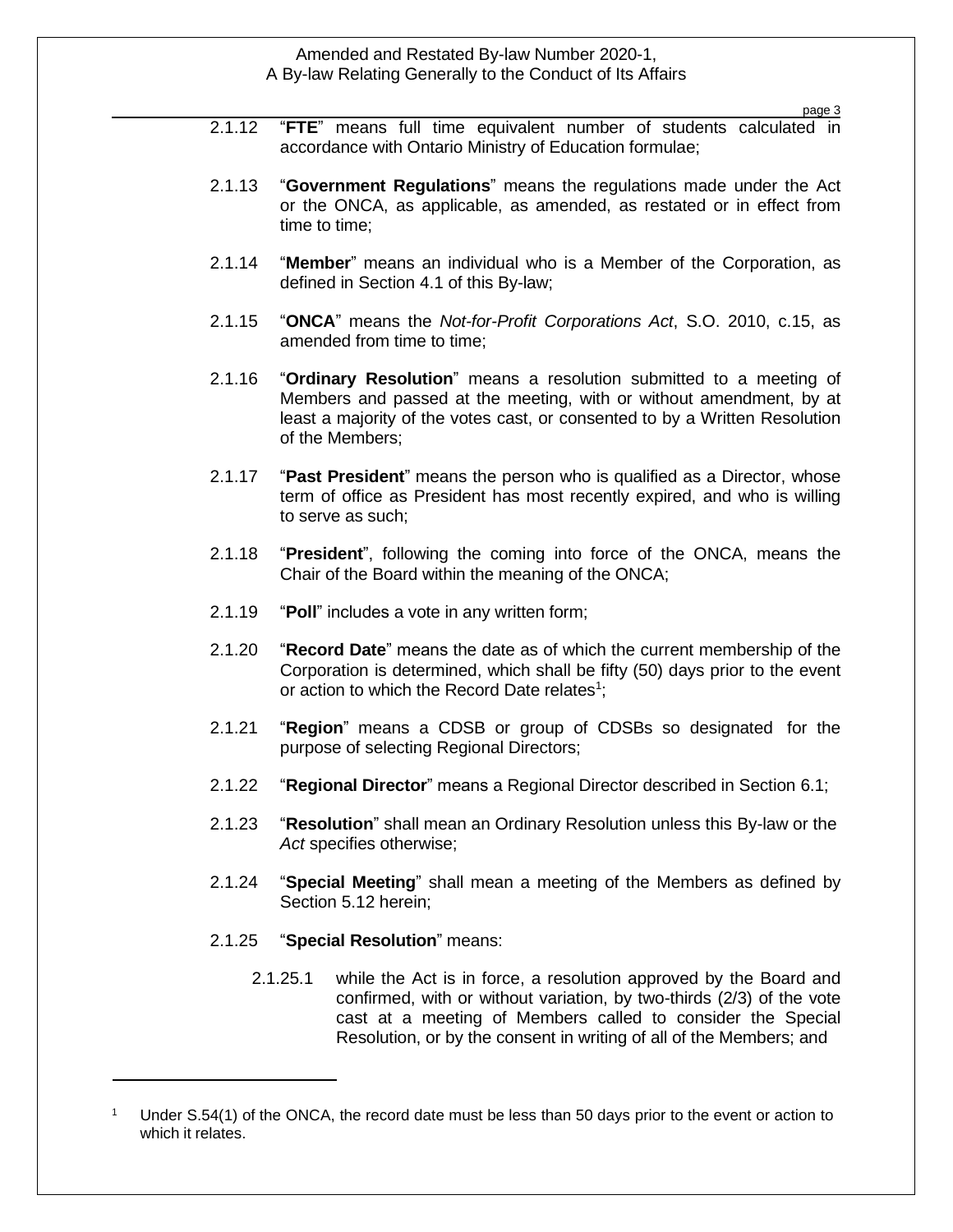page 4

2.1.25.2 following the coming into force of the ONCA, a resolution submitted to a Special Meeting duly called for the purpose of considering the resolution and passed at the meeting, with or without amendment, by at least two-thirds (2/3) of the votes cast, or consented to in writing by each Member of the Corporation entitled to vote at a meeting of the Members or by the Members' attorney.

#### 2.2 Severability

Each of the provisions of this By-law shall be independent and severable, and the invalidity or unenforceability in whole or in part of any one or more of such provisions shall not be deemed to impair or affect in any manner the validity, enforceability or affect the remainder of the By-law, and in such event all the other provisions of this By-law shall continue in full force and effect as if such invalid provision had never been included herein.

## **3. HEAD OFFICE**

## 3.1 Location of Head Office

The head office of the Corporation shall be in the City of Toronto in the Province of Ontario, and at such place therein as the Board may from time to time determine.

## 3.2 Establishment of Provincial Office by Directors

The Board shall provide for a provincial office and staff to be named, remunerated, and in all things, supervised by the duly elected Officers of the Corporation and in accordance with the requirements of this By-law.

## **4. COAT OF ARMS AND CORPORATE SEAL**

## 4.1 Coat of Arms

The official Coat of Arms of the Corporation shall be that approved by the Executive in 1955 - a facsimile whereof is appended hereto, and the motto of the Corporation shall be "Primo Prima" - "First Things First".

4.2 Seal

The seal, an impression whereof is stamped in the margin hereof, shall be the corporate seal of the Corporation.

## **5. MEMBERSHIP**

## 5.1 Class of Membership

The Corporation shall have one class of Members.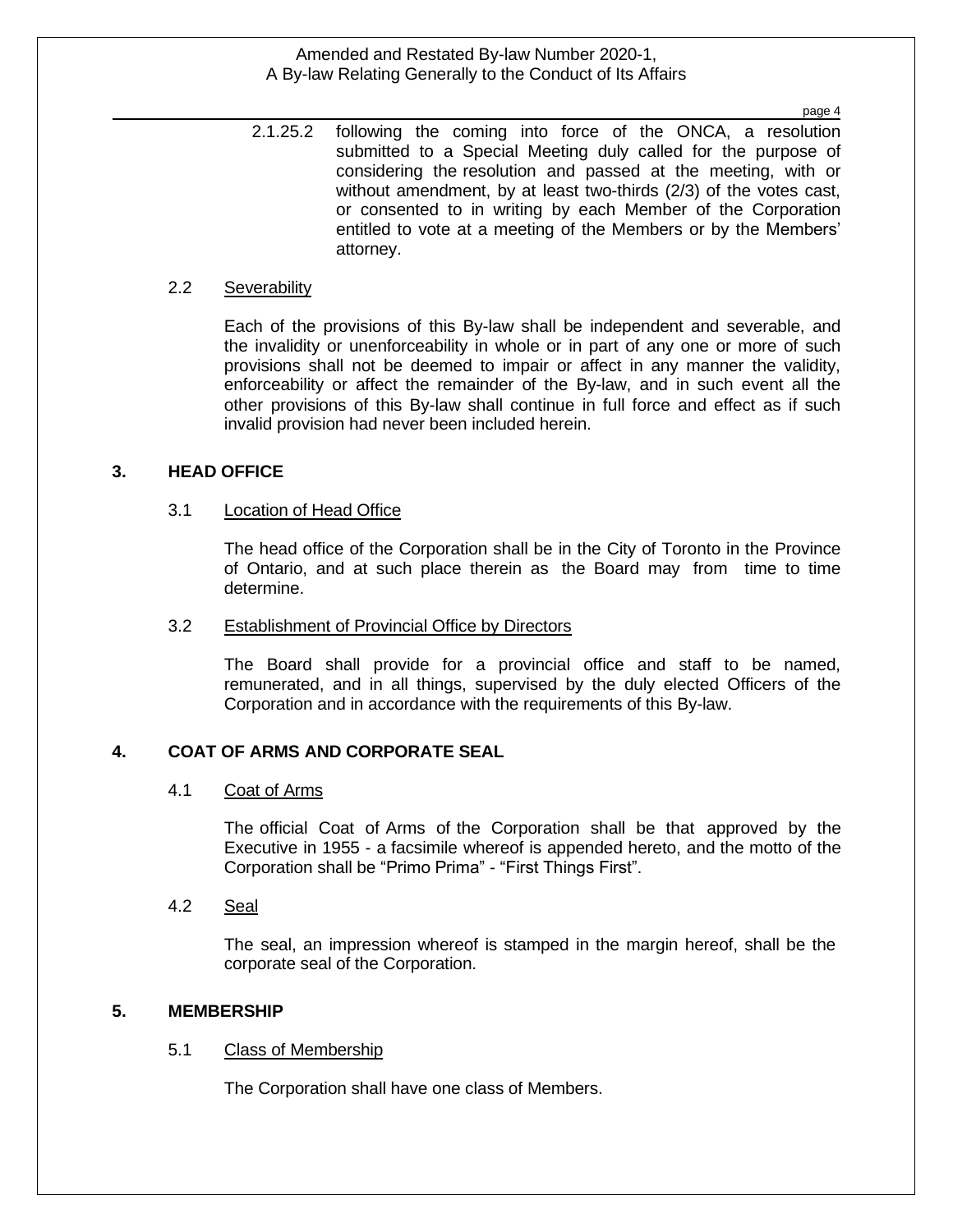## 5.2 Membership Eligibility

Subject to Section 0 of this By-law, all individuals who are currently elected Trustees of a CDSB shall be *ex officio* Members of the Corporation.<sup>2</sup>

## 5.3 Membership Fee

The Board shall, from time to time, fix the annual membership fee and any additional assessment fees, which shall be payable by the CDSBs of which the Members are, respectively, Trustees.

Termination of Membership

A membership ceases to exist when:

- 5.3.1 the Member ceases to be eligible under a provision of the Act or this Bylaw;
- 5.3.2 the CDSB for which the Member is a Trustee fails to submit the annual membership fee and any assessment fees within ninety (90) days of receiving notice of the amount due;
	- 5.3.2.1 provided that the Board in its discretion may by resolution extend such time limit;
- 5.3.3 the Corporation is liquidated or dissolved.<sup>3</sup>
- 4.4.4 The termination of a membership for any reason does not affect the responsibility or the liability of their CDSB for payment on the Trustee's behalf of any membership fees or other assessment outstanding at the time of termination.
- 4.4.5 The rights of a Member, including any rights in the property of the Corporation, cease to exist on termination of the membership.<sup>4</sup>
- 5.4 Reinstatement of Membership

Any Member whose membership has been terminated due to the non-payment of a fee or assessment shall be reinstated without further formality upon receipt by the Corporation of the amount due.

5.5 Transferral of Membership

Membership is not transferrable.

<sup>2</sup> Allowable under S.48(2) of ONCA

<sup>&</sup>lt;sup>3</sup> These subsections are included to make applicable the operation of S.50(1) of the ONCA.

<sup>&</sup>lt;sup>4</sup> This sentence is included to make applicable the operation of S.50(2) of the ONCA.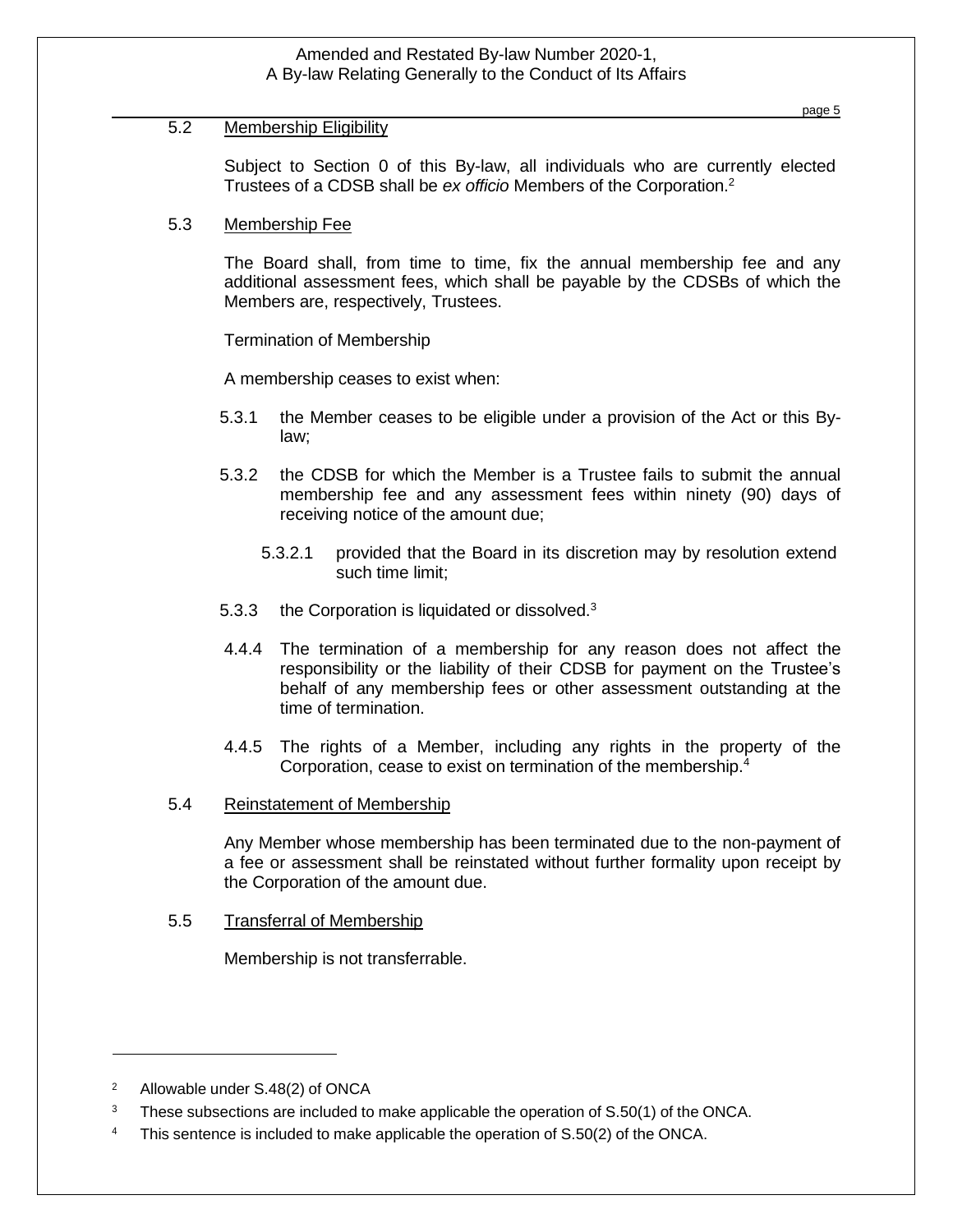## **6. MEETINGS OF MEMBERS**

#### 6.1 Minimum Requirement

The Corporation will hold at least one (1) meeting per year of the Members, and that shall be the Annual Meeting. Special Meetings shall be held as provided in Section 5.12 of this By-law.

#### 6.2 Date, Time and Place of Meetings

The Annual and any Special Meetings of the Members shall be held at such time and on such day as the Board shall appoint, at the Head Office of the Corporation or elsewhere in Ontario as the Board may determine.

#### 6.3 Admission to Meetings

Meetings of the Members shall be open only to:

- 6.3.1 Members eligible to vote, as defined by Section 5.4 herein;
- 6.3.2 Directors;
- 6.3.3 The auditor, if an Annual Meeting;
- 6.3.4 such other persons who are entitled or required under any provision of the *Corporations Act* or the ONCA (as applicable), the Articles, and/or By-Laws of the Corporation;
- 6.3.5 CDSB Directors of Education; and
- 6.3.6 CDSB Student Trustees and other Persons, if admitted at the invitation of the Chair or by Resolution of the Members.

#### 6.4 Member Eligibility to Vote

Only those Members who are Trustees of CDSBs which have paid the annual membership and any outstanding assessment fees as of the Record Date, will be eligible to vote at a meeting of the Members.

#### 6.5 Voting by Members

- 6.5.1 The method of voting at any meeting of Members shall be determined by the chair of the meeting prior to any vote being taken. Each Member shall have one (1) vote on each question raised at any meeting of the Members, and all questions shall be determined by Ordinary Resolution, unless otherwise required by the By-Law, the Corporations Act or the ONCA (as applicable). In the case of an equality of votes, the vote shall be deemed to have been lost.
- 6.5.2 Notwithstanding registration at a meeting, no Member shall be entitled to vote at meetings of the Corporation unless present at such meeting in person or by proxy; for the purposes of this Section 5.5, a person is not present at the meeting unless the person (or the proxy) is physically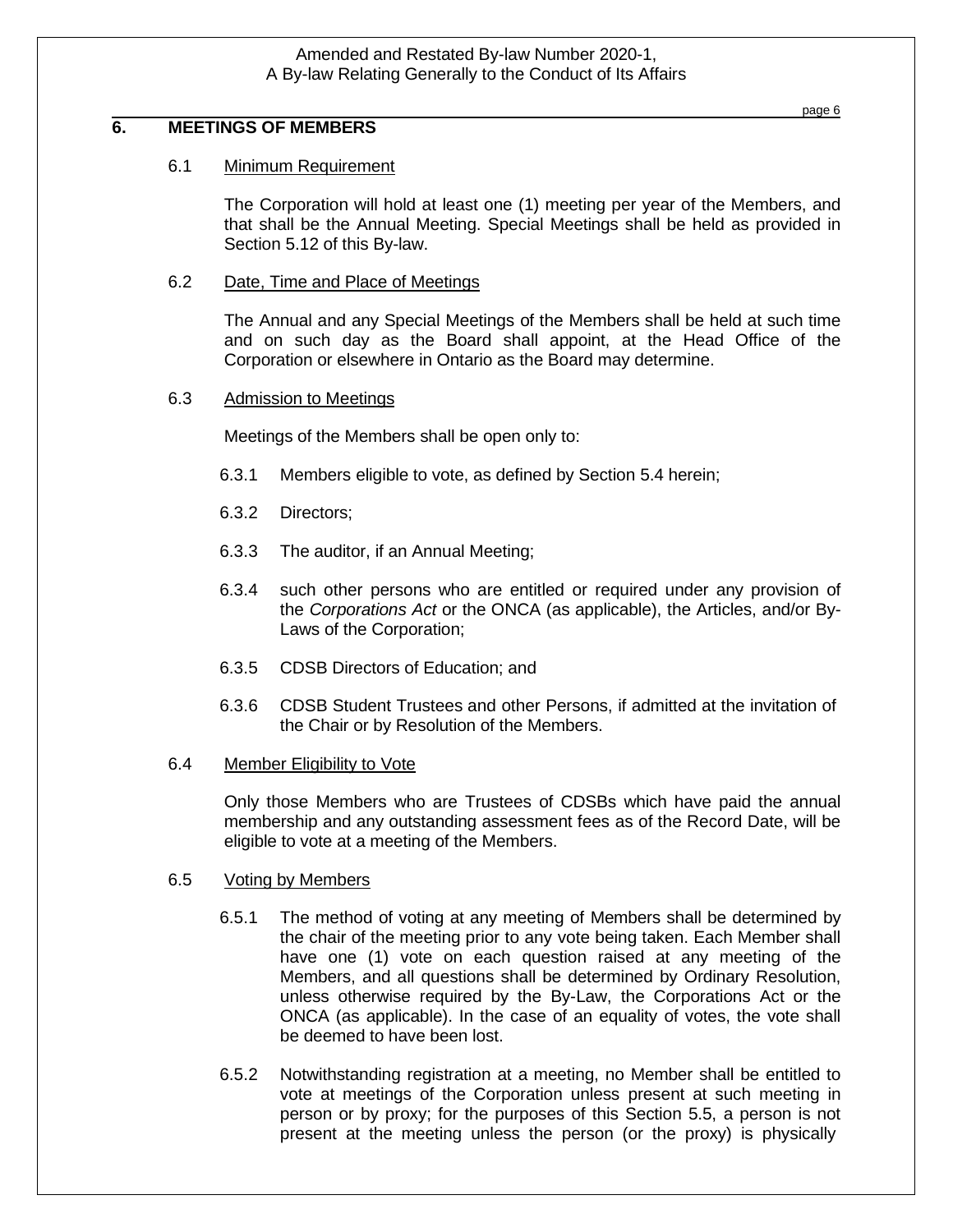page 7

present in the room or other space (including overflow space) in which the meeting is conducted;

6.5.3 At all meetings of Members every question shall be decided by a show of hands unless otherwise required by the By-Law, the *Corporations Act* or the ONCA (as applicable), or unless a ballot is required by the chair of the meeting or requested by any Member. Whenever a vote by show of hands has been taken upon a question, unless a ballot is requested, a declaration by the chair of the meeting that a resolution has been carried or lost by a particular majority and an entry to that effect in the minutes of the Corporation is conclusive evidence of the fact without proof of the number or proportion of votes recorded in favour of or against the motion.

## 6.6 Ballot

A Member can demand a ballot during the meeting either before or after any vote by show of hands. If at any meeting a vote by ballot is requested on the election of a chair, it must be taken forthwith without adjournment. If a vote by ballot is requested on any other question, it shall be taken in the manner and time as the chair of the meeting directs. The result of a vote by ballot shall be deemed to be the resolution of the meeting at which it was requested. A request for a vote by ballot may be withdrawn at any time prior to the taking of the ballot.

#### 6.7 Proxy Voting

Every Member entitled to vote at a meeting of the Members may by means of proxy appoint a proxyholder, or one or more alternate proxyholders, as the Member's nominee to attend and act at the meeting in the manner and to the extent and with the authority conferred by the proxy, the ONCA, and the Government Regulations.

A proxy must be:

- 6.7.1 in writing;
- 6.7.2 signed by the Member or the Member's Attorney,
- 6.7.3 be deposited with the Secretary of the Corporation no later than fortyeight (48) hours, excluding Saturdays and holidays, before any meeting or continuance of an adjourned meeting of the Members;
- 6.7.4 in such form as the Board prescribes; and
- 6.7.5 meet any additional requirements of the *Corporations Act* or regulations or the ONCA or regulations (as applicable).

A proxy shall only be valid at the meeting in respect of which it is given, or if that meeting is adjourned, at the meeting that continues the adjourned meeting.

A proxy may be revoked by a Member by depositing a written and signed revocation which must be received at the registered head office of the Corporation at any time up to and including the last business day before the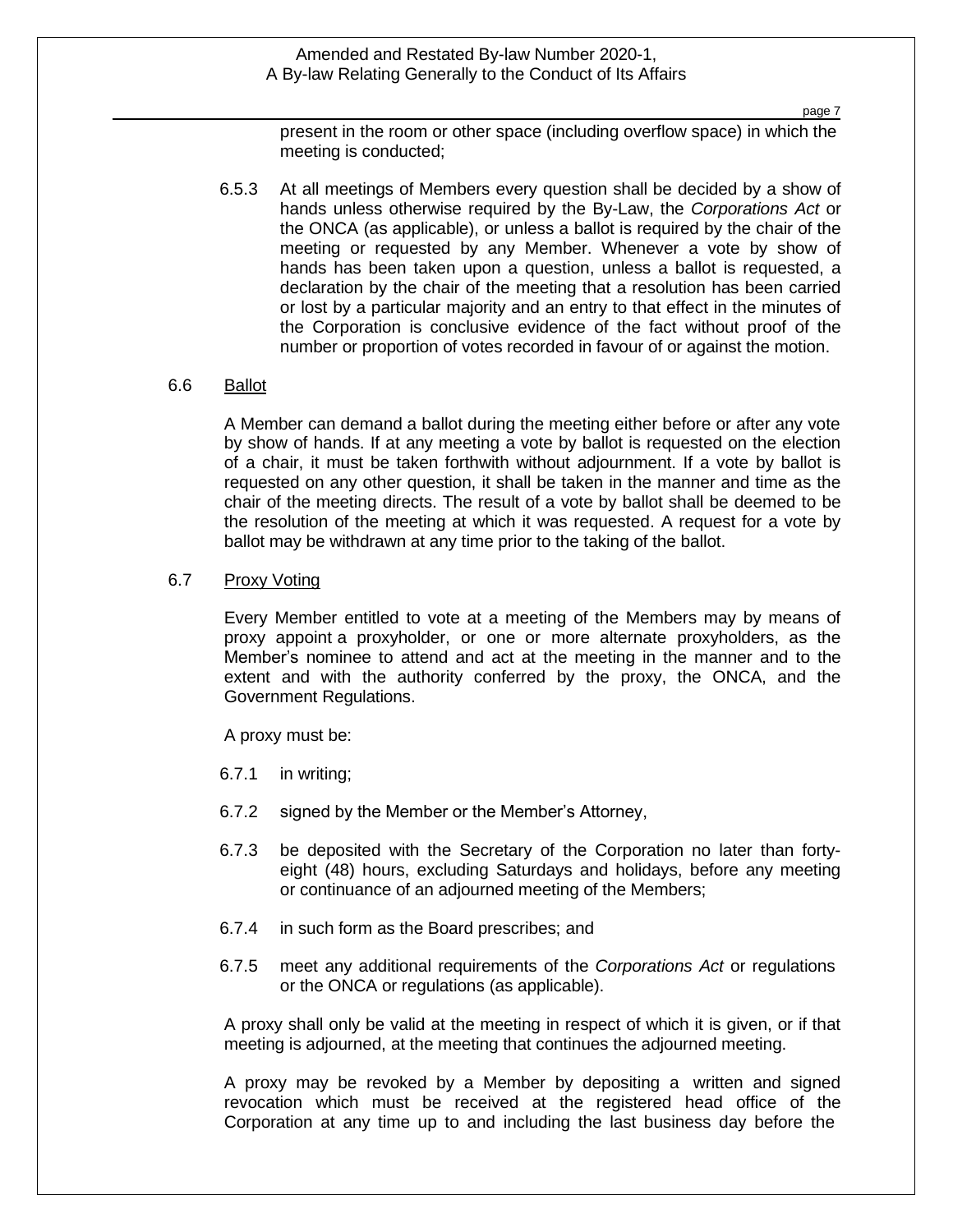page 8

meeting at which the proxy is to be used, or by depositing same with the chair of the meeting on the day of the meeting.

The Corporation shall send, or otherwise make available, the form of proxy to each Member who is entitled to receive notice of the meeting concurrently with or before giving notice of the meeting.<sup>5</sup>

#### 6.8 Business at Annual Meetings

Annual Meetings shall be called by the Board and shall be held no later than fifteen (15) months after the preceding Annual Meeting on such a day and place as the Board shall determine.<sup>6</sup>

The agenda for the Annual Meeting shall include the following matters of business:

- 6.8.1 consideration of the minutes of the previous Annual Meeting;
- 6.8.2 consideration of any proposed By-law amendments;
- 6.8.3 consideration of Resolutions submitted by CDSBs in accordance with Section 5.9;
- 6.8.4 consideration of the financial statements of the Corporation;
- 6.8.5 appointment of the auditor:
- 6.8.6 approval of the auditor's report;
- 6.8.7 election of the President, Vice President, and CCSTA Representative, if an even-numbered year;
- 6.8.8 introduction of Regional Directors present; and
- 6.8.9 any Members' proposals, received in accordance with Section 5.9 herein.

#### 6.9 Resolutions from CDSBs

Any CDSB may submit a Resolution for consideration at an Annual Meeting to address any challenge or opportunity which affects Catholic education in Ontario, subject to the following:

- 6.9.1 each such Resolution shall have been received at the Head Office of the Corporation not less than sixty (60) days prior to the date of the Annual Meeting;
- 6.9.2 each such Resolution shall have been considered and reported upon by a Committee of the Board, or by the Board of Directors;

<sup>5</sup> Required under Part VI of the ONCA

<sup>&</sup>lt;sup>6</sup> Required under S.52(1) of the ONCA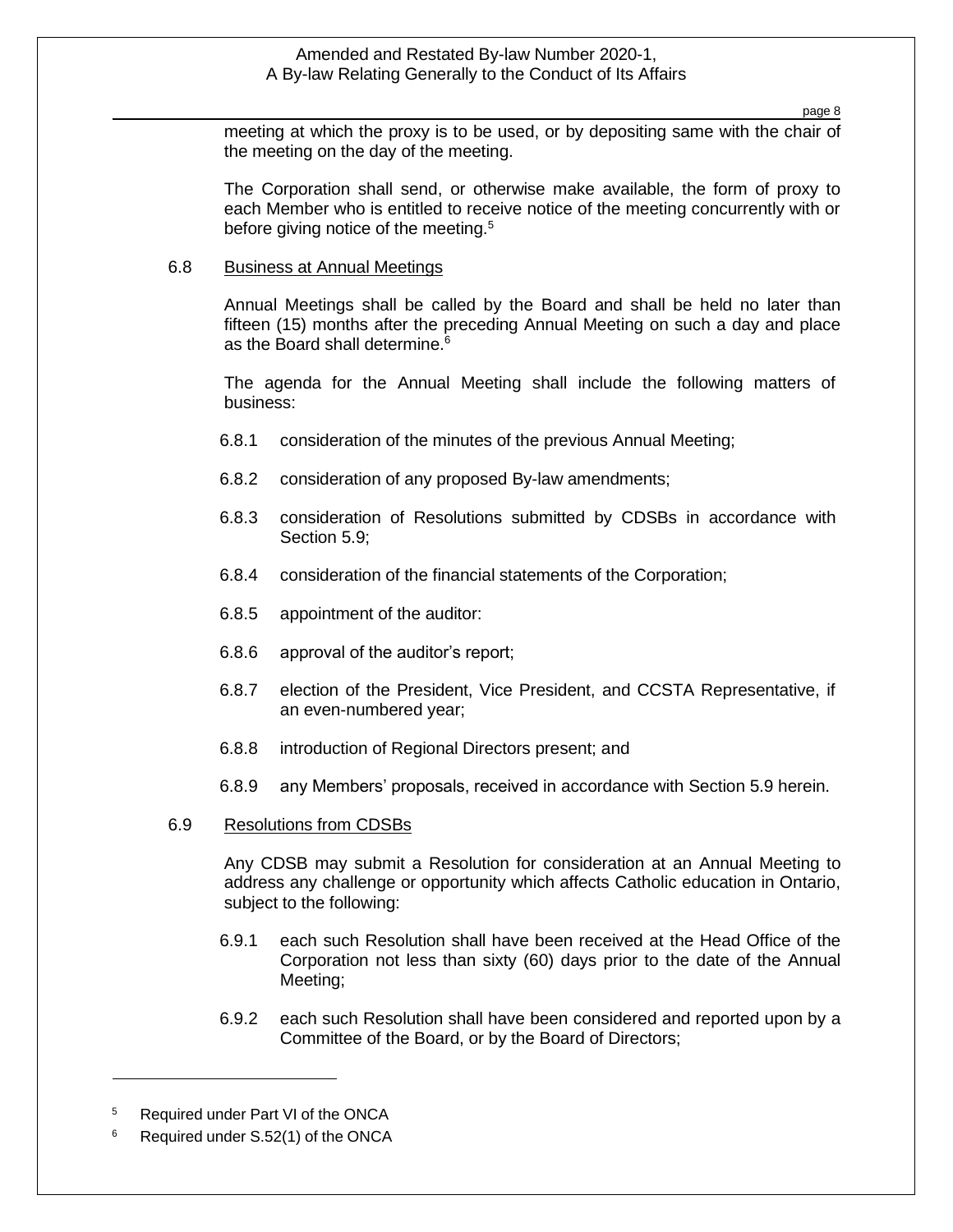page 9

- 6.9.3 each such Resolution shall be circulated among all CDSBs not less than thirty (30) days prior to the Annual Meeting;
- 6.9.4 each such Resolution shall be included in the notice of the Annual Meeting; and
- 6.9.5 no such Resolution shall be acted upon unless approved by a majority of the votes cast at an Annual Meeting.

#### 6.10 Members' Proposal Right

Through their CDSB, any Member entitled to vote at an Annual Meeting may give the Corporation notice of a proposal which the Member would like to have considered at the meeting.<sup>7</sup>

Provided that the proposal is received at least sixty (60) days prior to the date of the meeting, the Corporation shall refer it to a Committee of the Board or as determined by the Board of Directors, for review and consideration, and shall include it with the notice of the meeting sent to all Members. If the Member so requests, the Corporation shall also include a statement by the Member in support of the proposal, not to exceed 500 words, and/or the Member's name and address. The proposal, along with the Committee's report, if any, will be tabled at the Annual Meeting, at which the Member making the proposal may read aloud the resolution proposed.

Notwithstanding the above, the Corporation may refuse to send the proposal to the Members if:

- 6.10.1 it clearly appears that the primary purpose of the proposal is to enforce a personal claim or redress a personal grievance against the Corporation or its Directors, Officers, Members or debt obligation holders;
- 6.10.2 it clearly appears that the proposal does not relate in a significant way to the activities or affairs of the Corporation, as outlined in the corporate Objects; [see Article 0.2]
- 6.10.3 not more than two years before the receipt of the proposal, the Member failed to present in person or by proxy, if authorized by the By-law, at a meeting of the Members, a proposal that had been included in a notice of meeting at the Member's request;
- 6.10.4 substantially the same proposal was submitted to Members in a notice of a meeting of the Members held not more than two years before the receipt of the proposal and the proposal was defeated; or
- 6.10.5 the right conferred by this section is being abused to secure publicity.

Required by S.56 of the ONCA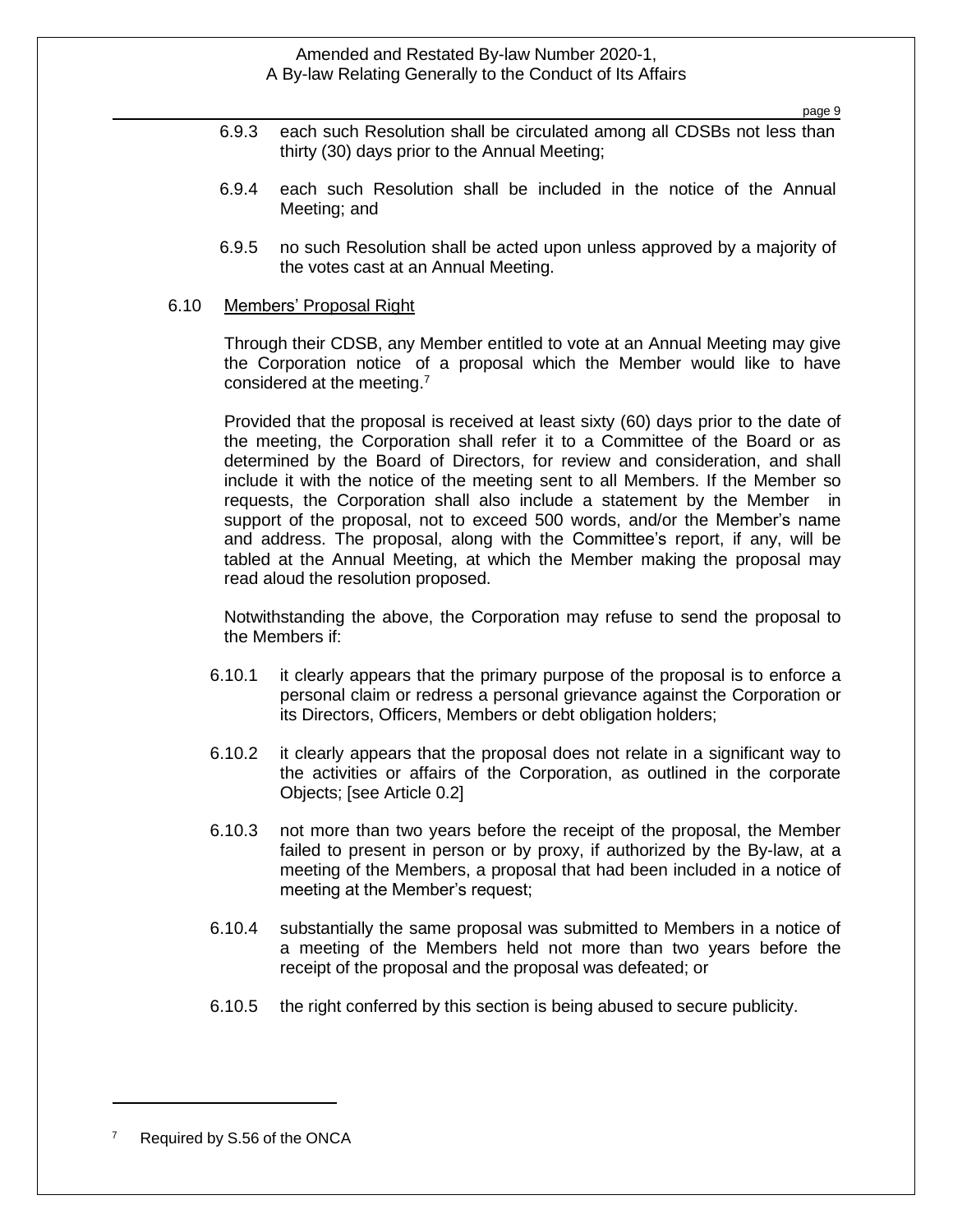## 6.11 Members' Discussion Right

Any Member entitled to vote at an Annual Meeting is entitled to raise for discussion at that meeting any matter with respect to which the Member would have been entitled to submit a proposal, subject to the conditions outlined in Sections  $5.10.1$  to  $5.10.5^8$ , and provided that:

- 6.11.1 if such Member continues such discussion for three minutes or more, the Chair of the meeting may interrupt the Member and permit others to speak to the discussion item, for up to three minutes per member; and
- 6.11.2 no discussion item shall be put to the membership for a vote at the meeting at which it was raised for discussion.

## 6.12 Special Meetings

The Board, the President or the Vice President may call a Special Meeting of the Members at any time, the nature of which must be specified in the notice to call the meeting.

The President shall call a Special Meeting upon the written request of the Members of the Corporation who hold at least ten (10) per cent of the votes that may be cast at a meeting of the Members sought to be held, within twenty-one (21) days after receiving such a request, failing which any Member who signed the request may call a Special Meeting, provided that the business of the meeting as stated in the requisition does not include a matter described in Subsections  $5.10.1$  through  $5.10.5.^9$ 

No other business other than that which is specified in the notice shall be transacted.<sup>10</sup>

## 6.13 Adjournments

Members' meetings may be adjourned to any time, and such business may be transacted at such adjourned meeting as might have been transacted at the original meeting from which such adjournment took place. No notice shall be required of any such adjournment, and an adjournment may be made notwithstanding that no quorum is present.

#### 6.14 Quorum

Quorum for the transaction of business at any meeting of the Members shall require the presence in person or by proxy of not less than a total of forty (40) current Members.

 $8\qquad$  S.56(1)(b) of the ONCA

 $9$  S.60(1)

 $10$  S.55(8)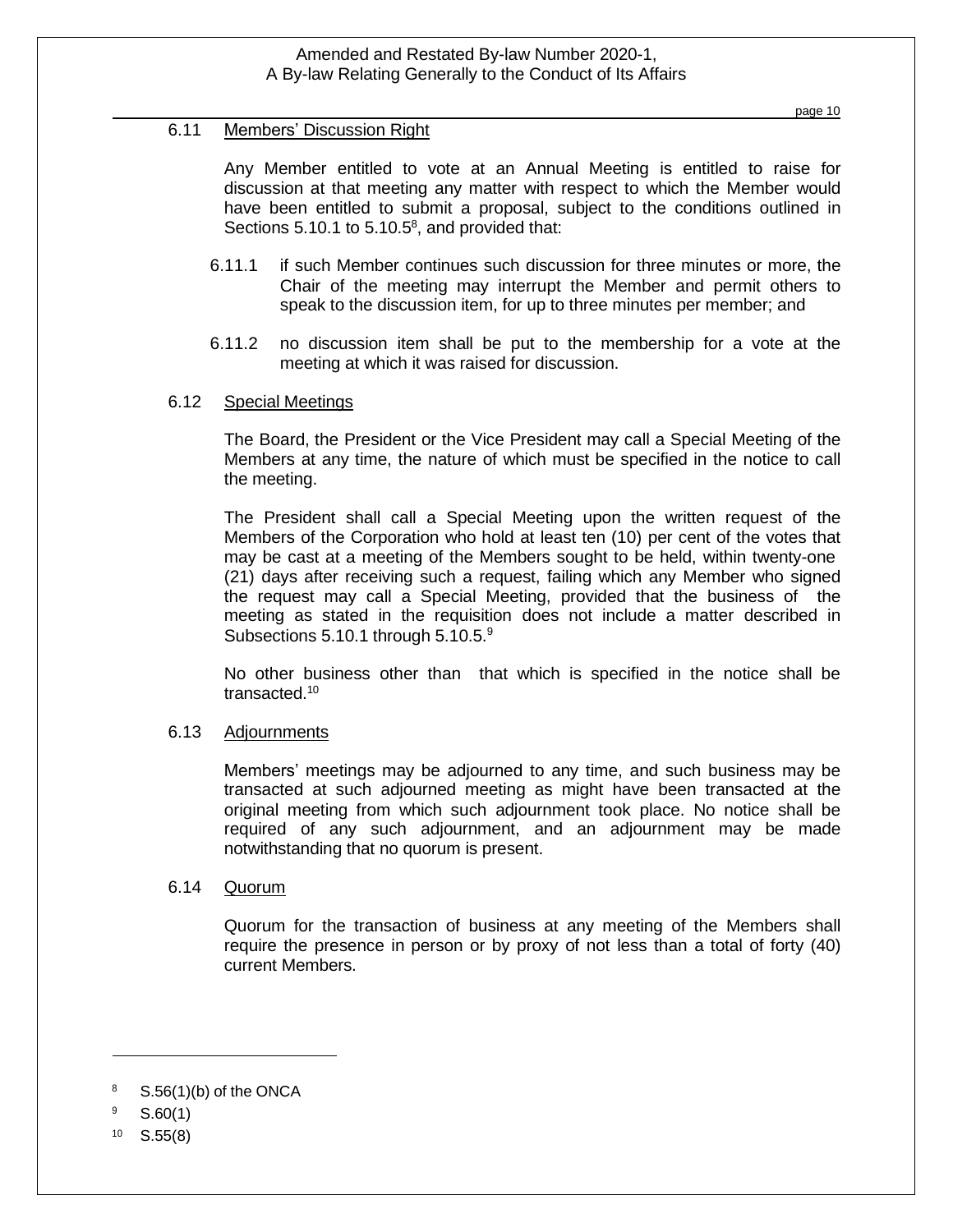### 6.15 Effect of Loss of Quorum

In the event that a quorum is lost at any meeting of Members,

- 6.15.1 if, in the opinion of the chair of the meeting, such loss of quorum is temporary and likely to be short-lived, the chair of the meeting shall have the authority to forthwith declare a recess for any period of time not exceeding one hour;
- 6.15.2 if, in the opinion of chair of the meeting, such loss of quorum is not temporary and likely to be short-lived, or having declared a recess, a quorum is not present at the end of the recess, the meeting shall stand adjourned, to be reconvened at the call of the President.

## 6.16 Notice of Meetings

Written notice of the time and place of a meeting, stating the nature of the business to be transacted in sufficient detail to permit a Member to form a reasoned judgement on the business, and stating the text of any Resolution to be submitted to the meeting, shall be sent to all Members entitled to receive notice, all Directors, and if an Annual Meeting then to any person appointed to conduct an audit or review engagement of the Corporation, not less than ten (10) and not more than fifty (50) days before the date on which the meeting is to take place.

No error or omission in giving notice of any meeting or any adjourned meeting of the Members shall invalidate such meeting or make void any proceedings taken thereat. Any Member may waive notice of a meeting at any time and may ratify, approve and confirm any or all proceedings taken thereat.

#### 6.17 Appointment of Returning Officer

Prior to every meeting of Members, the Board shall appoint a Returning Officer, and may appoint one or more Deputy Returning Officers, to supervise any vote by ballot which takes place at the meeting. The appointment of the Returning Officer (and Deputy Returning Officers, if any) may be challenged by motion prior to the first call by the chair for a vote on any question at the meeting, and if such motion is successful, an appropriate replacement shall be selected by the meeting forthwith.

## 6.18 Authority of Returning Officer

The Returning Officer shall have full and final authority on any question as to:

- 6.18.1 the qualifications of any person to cast a ballot;
- 6.18.2 the validity of proxies;
- 6.18.3 whether any ballot is to be counted or declared spoiled;
- 6.18.4 the counting of ballots;
- 6.18.5 the results of the balloting and announcement thereof to the meeting;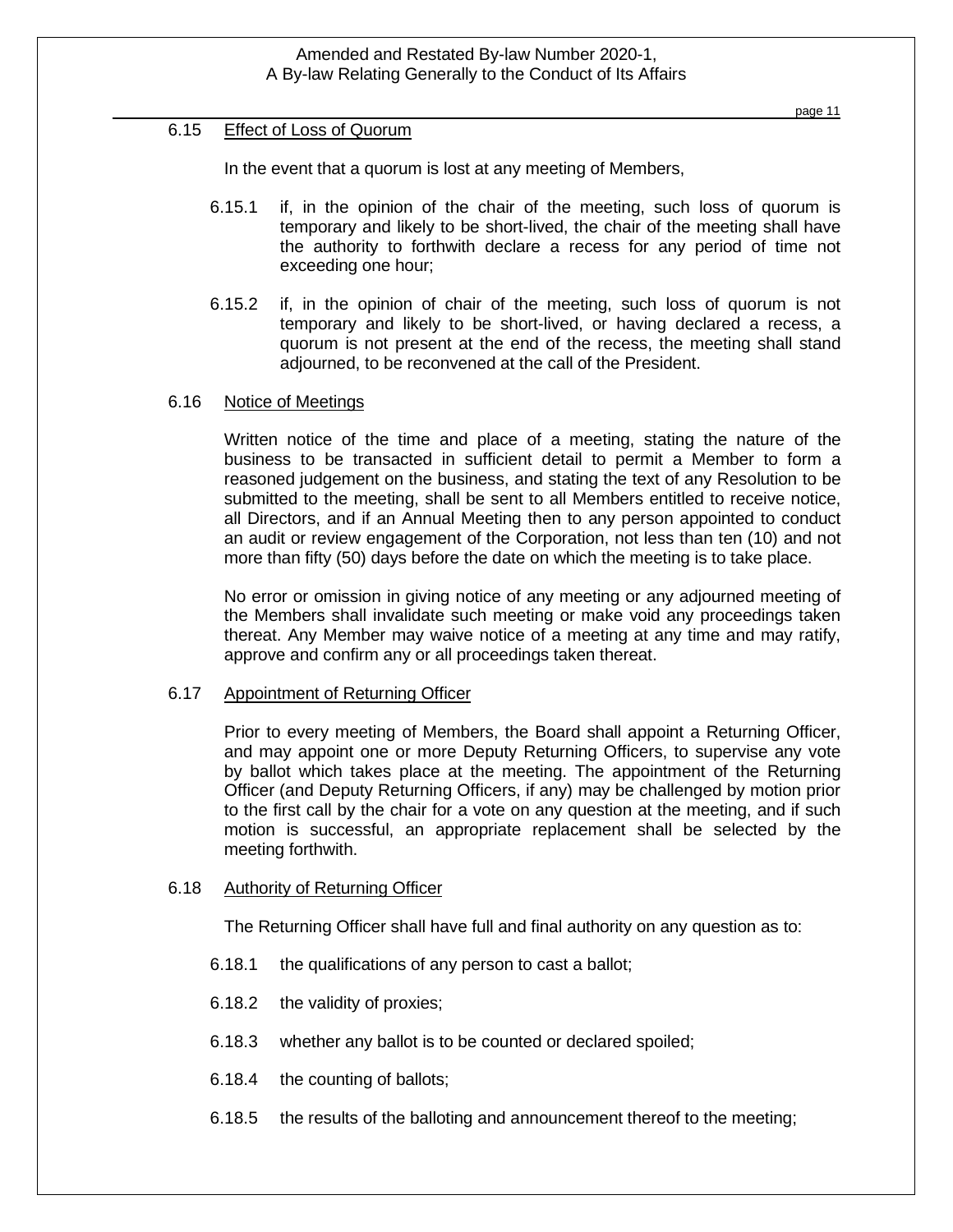page 12

6.18.6 and generally over the supervision of balloting subject to any specific authority vested by this By-law in the Chairperson of the meeting;

provided that where any duty is performed by the Deputy Returning Officer, the absence or inability of the Returning Officer shall be presumed with reference thereto.

## **7. REGIONS**

## 7.1 Criteria for Determining Regions and Representation

The criteria for determining the boundaries of and the representation by Regions shall be as follows:

- 7.1.1 CDSBs with a student enrolment of less than 35,000 FTE shall be grouped with other similarly sized CDSBs in a contiguous geographic area to form a Region, and such Region shall be entitled to select one (1) Regional Director if the combined student enrolment is less than 75,000 FTE, and shall be entitled to select two (2) regional Directors if the combined student enrolment is greater than 75,000 FTE;
- 7.1.2 CDSBs with a student enrolment in excess of 35,000 FTE but less than 75,000 FTE shall constitute a Region, and such Region shall be entitled to select one (1) Regional Director; and
- 7.1.3 CDSBs with a student enrolment in excess of 75,000 FTE shall constitute a Region, and such Regions shall be entitled to select two (2) Regional Directors to the Board,

where student enrolment is determined according to the most current Ministry of Education FTE data available as of October 31 of the year preceding the Annual Meeting at which Regional Directors are selected for that CDSB.

## 7.2 No Early Termination

An alteration to a boundary shall not result in the early termination of the term of any Director currently in office at the time of the alteration.

## 7.3 Division into Regions

The Province of Ontario shall be divided into Regions for the purpose of selecting Regional Directors, and the number of Regional Directors respectively for such Region shall be as follows:

| <b>Region</b> | <b>Catholic District School Board</b>                                                                                                                                                          | Number of<br><b>Directors</b> |
|---------------|------------------------------------------------------------------------------------------------------------------------------------------------------------------------------------------------|-------------------------------|
| 1.            | Huron-Superior Catholic District School Board<br>Nipissing-Parry Sound Catholic District School Board<br>Northeastern Catholic District School Board<br>Sudbury Catholic District School Board |                               |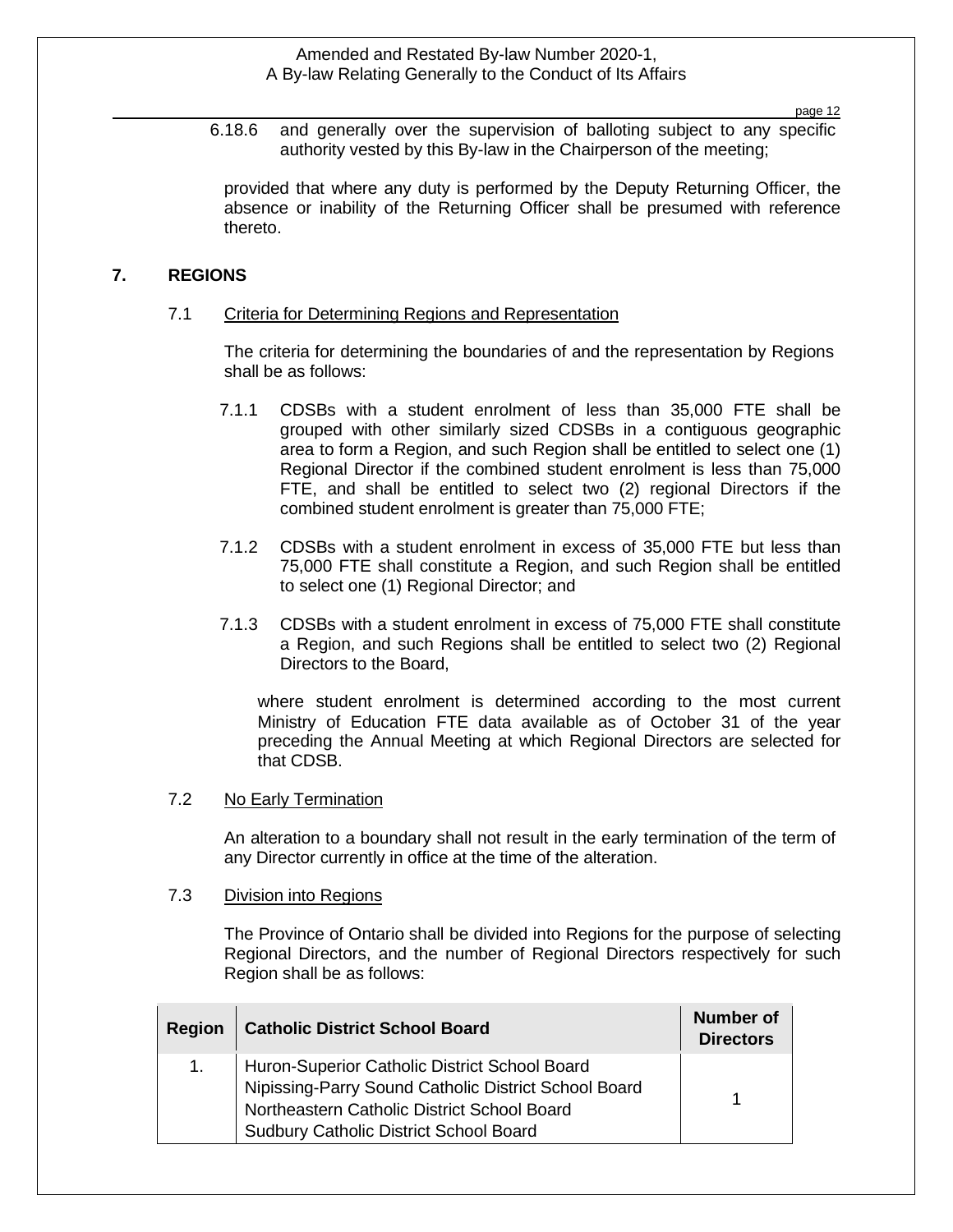| <b>Region</b>    | <b>Catholic District School Board</b>                                                                                                                                                         | <b>Number of</b><br><b>Directors</b> |
|------------------|-----------------------------------------------------------------------------------------------------------------------------------------------------------------------------------------------|--------------------------------------|
| 2.               | Kenora Catholic District School Board<br>Northwest Catholic District School Board<br>Superior North Catholic District School Board<br>Thunder Bay Catholic District School Board              | 1                                    |
| 3.               | Northern Regions No. 1 & 2 (at large)                                                                                                                                                         | $\mathbf{1}$                         |
| $\overline{4}$ . | <b>Bruce-Grey Catholic District School Board</b><br>Huron-Perth Catholic District School Board<br>Waterloo Catholic District School Board<br><b>Wellington Catholic District School Board</b> | $\mathbf{1}$                         |
| 5.               | London District Catholic School Board<br>St. Clair Catholic District School Board<br>Windsor-Essex Catholic District School Board                                                             | $\mathbf{1}$                         |
| 6.               | <b>Toronto Catholic District School Board</b>                                                                                                                                                 | $\overline{2}$                       |
| $\overline{7}$ . | Dufferin-Peel Catholic District School Board                                                                                                                                                  | $\overline{2}$                       |
| 8.               | <b>York Catholic District School Board</b>                                                                                                                                                    | $\mathbf{1}$                         |
| 9.               | Durham Catholic District School Board<br>Peterborough, Victoria, Northumberland &<br><b>Clarington Catholic District School Board</b><br>Simcoe-Muskoka Catholic District School Board        | $\mathbf 1$                          |
| 10.              | Algonquin & Lakeshore Catholic District School Board<br><b>Catholic District School Board of Eastern Ontario</b><br><b>Renfrew County Catholic District School Board</b>                      | 1                                    |
| 11.              | Brant Haldimand-Norfolk Catholic District School Board<br>Hamilton-Wentworth Catholic District School Board<br>Niagara Catholic District School Board                                         | 1                                    |
| 12.              | <b>Ottawa Catholic School Board</b>                                                                                                                                                           | $\mathbf{1}$                         |
| 13.              | <b>Halton Catholic District School Board</b>                                                                                                                                                  | $\mathbf{1}$                         |
|                  | <b>TOTAL</b>                                                                                                                                                                                  | 15                                   |

## 7.4 Regions to Create Offices

Each Region shall create and maintain the offices corresponding to and named, respectively, the offices listed in Subsection 6.3.

## 7.5 Amendment

If and whenever the criteria set out in this Article 6 so requires, the Members shall, by Special Resolution, alter the boundaries of the Regions and the number of Regional Directors accordingly, so as to take effect at the selection of Directors next following the confirmation of such Special Resolution by the Members.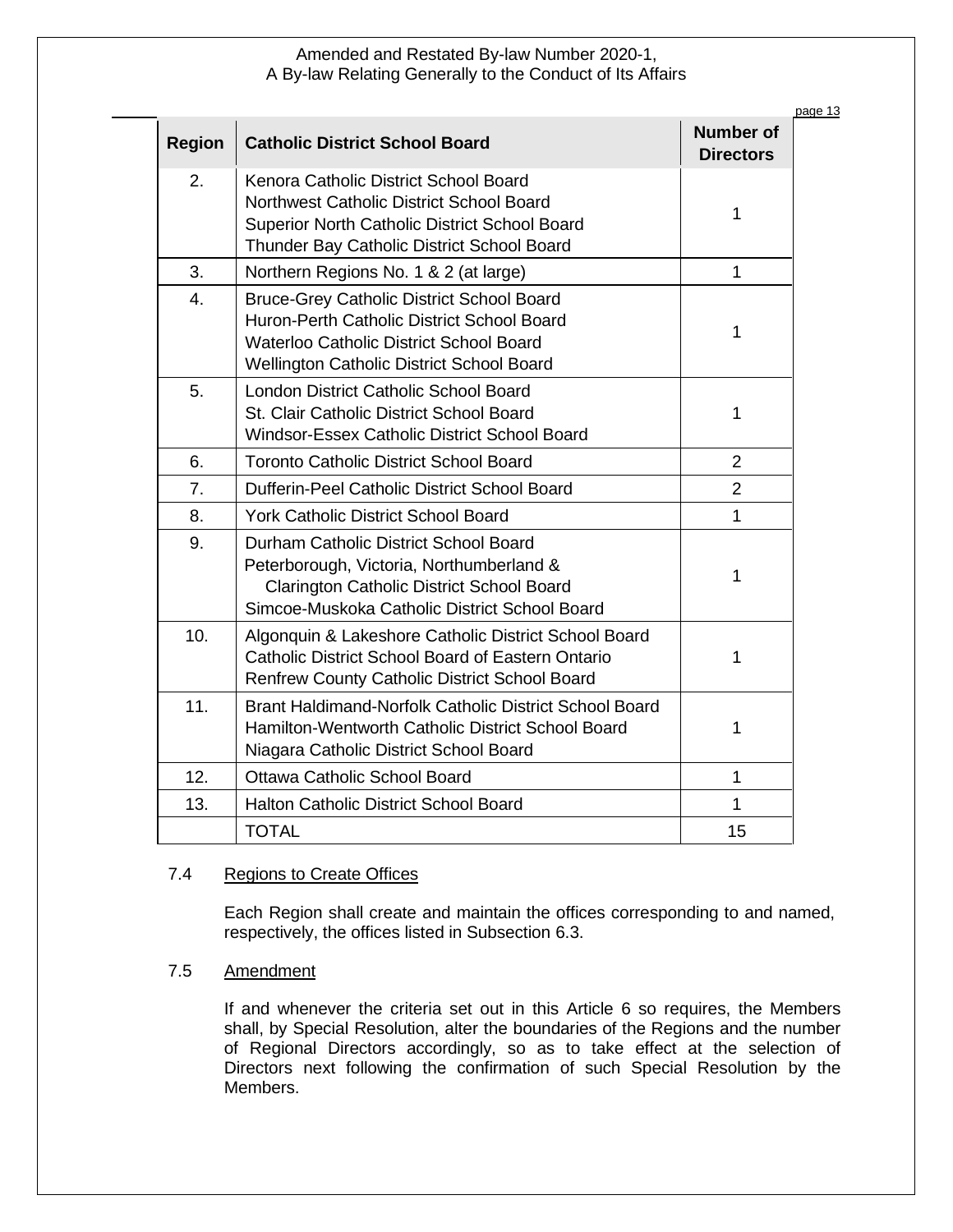page 14

### 7.6 Alteration of Regional Boundaries for Other Reasons

Region boundaries may also be altered for reasons other than those necessitated by Article 6.1, by Special Resolution provided that:

- (a) The change in Regions shall not result in any Board with an excess of 35,000 FTEs being in the same Region as any other Board, and
- (b) An alteration to a boundary shall not result in the early termination of the term of any Director currently in office at the time of the alteration.

## **8. BOARD OF DIRECTORS**

## 8.1 Board Composition

The affairs of the Corporation shall be managed by a Board composed of eighteen (18) Directors, or as otherwise required by this By-law, as follows:

- 8.1.1 The President, who shall be elected by the Members; and
- 8.1.2 The Vice President, who shall be elected by the Members.
- 8.1.3 The Past President; and
- 8.1.4 The Regional Directors currently in office, in accordance with Article 6.2.

## 8.2 Director Eligibility

The following persons are disqualified from being a Director:

- 8.2.1 A person who is not an individual;
- 8.2.2 A person who is under eighteen (18) years of age;
- 8.2.3 A person who has been found under the *Substitute Decisions Act*, S.O. 1992, c. 30 or under the *Mental Health Act* R.S.O. 1990 c. M.7 to be incapable of managing property;
- 8.2.4 A person who has been found to be incapable in any court in Canada or elsewhere;
- 8.2.5 A person who has the status of bankrupt<sup>11</sup>; and
- 8.2.6 A person who is not a Member.
- 8.3 Election of President and Vice President

The President and Vice President shall be elected at Annual Meetings held in even-numbered years.

<sup>11</sup> 7.1.1 to 7.1.5 correspond to Sections 23(1)1 to 5 of the ONCA.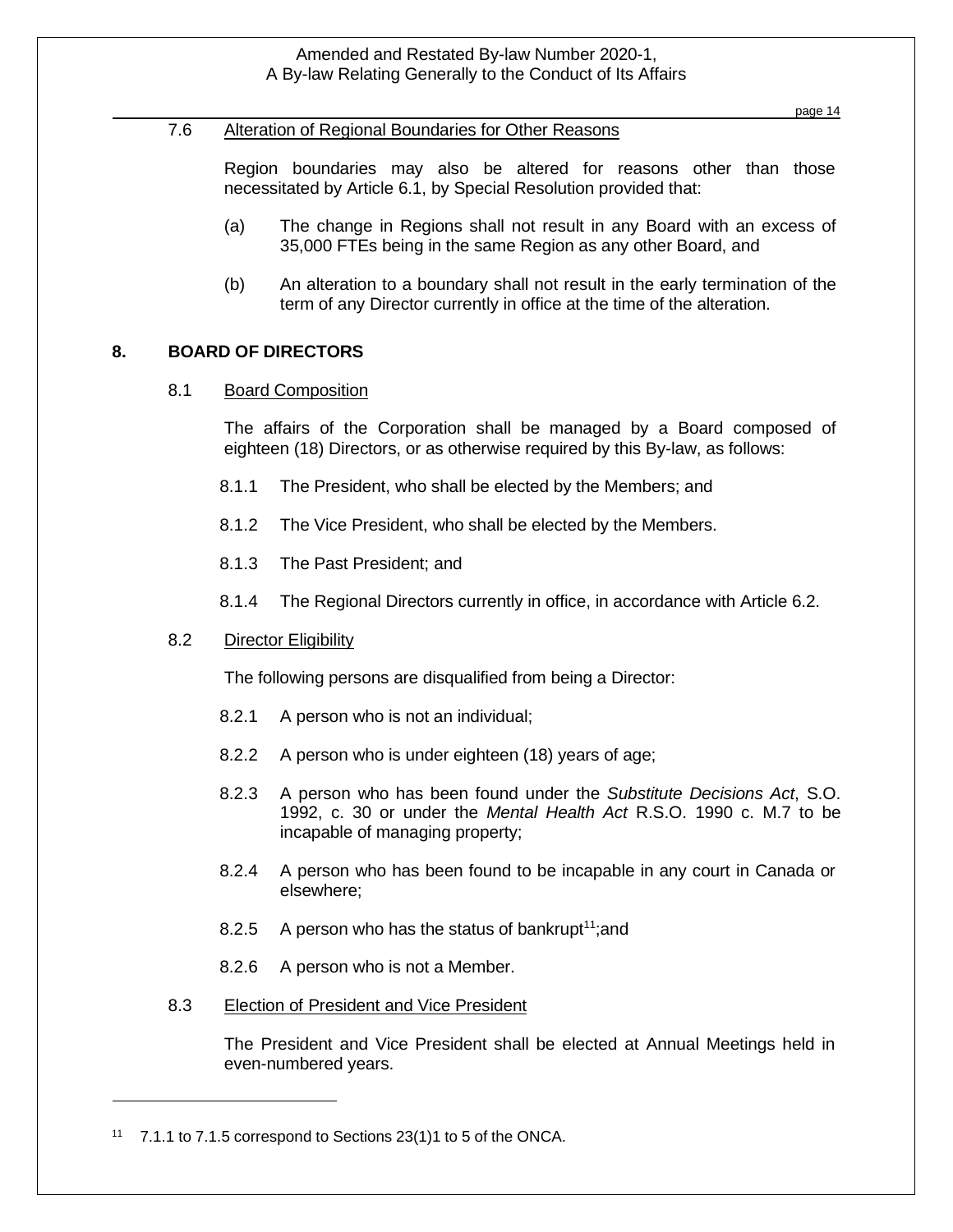page 15

Where there are more candidates nominated than there are positions to be filled by election, there shall be an election conducted by ballot, and for this purpose, there shall be a separate ballot for the election of each of the President and the Vice President.

The Returning Officer shall report to the Members the number of ballots cast for each candidate, the total number of ballots cast, the number of spoiled ballots, and the number of ineligible ballots.

#### 8.4 Selection Process for Regional Directors

No particular manner or method is prescribed for how each Region selects its Regional Director. The CDSBs comprising each Region, therefore, shall devise and adopt a fair, equitable and democratic process by which their Regional Director is selected in accordance with Board guidelines, provided however, that:

- 8.4.1 Regional Directors from CDSBs described in Section 6.1.1 shall be selected in odd-numbered years, and Regional Directors described in Sections 6.1.2 and 6.1.3 shall be selected in even-numbered years; and
- 8.4.2 the selection process once adopted may not be altered more frequently than every second year, and in any event not later than one hundred and eighty (180) days prior to the second Annual Meeting following the previous use of the process.

#### 8.5 Failure to Agree upon Regional Director Selection Process

In the event that the CDSBs comprising a Region are unable to reach a consensus as to the process to be adopted for that Region for the selection of its Regional Director, any CDSB within that Region may refer the selection process to the Board; and upon referral:

- 8.5.1 the Board shall give notice to the other CDSBs within that Region, requesting each to make representations to the Board within thirty (30) days after the notice, as to the selection process to be adopted;
- 8.5.2 within a further thirty (30) days, the Board shall consider all representations received from the CDSBs within that Region, and determine the process by which such Regional Director is selected;
- 8.5.3 such determination by the Board shall be final and binding for such Region and from which there is no right of appeal, but without prejudice to the right to adopt a new selection process subject to the limitations described in clause 7.4.2.

#### 8.6 CCSTA Representative

The following shall determine the selection of the CCSTA Representatives:

8.6.1 in the event that the Corporation shall have the right to select only one (1) person to serve on the CCSTA Board of Directors, the Past President of the Corporation shall be the CCSTA representative;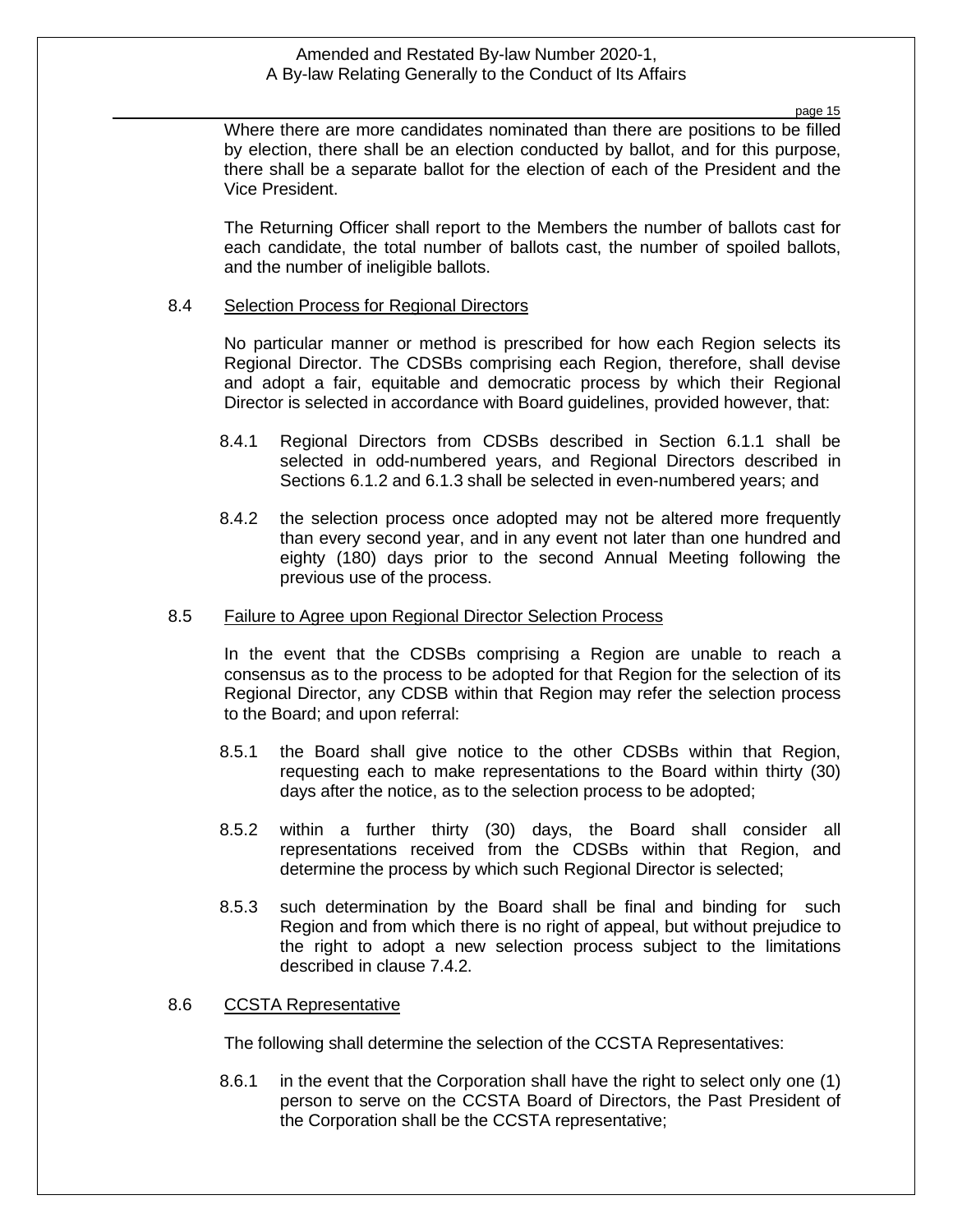page 16 page16

- 8.6.2 for as long as the Corporation shall have the right to select two (2) persons to serve on the CCSTA Board of Directors, the second CCSTA Representative (in addition to the Past President of the Corporation) shall be elected in even-numbered years by the Members at the Annual Meeting;
- 8.6.3 in the event that one of the CCSTA Representatives is selected by CCSTA to serve as its president, the President of the Corporation shall appoint a Director of the Corporation in the place and stead of the person so selected to serve as a CCSTA Representative.

### 8.7 Termination

A Director ceases to hold office when he or she:

- 8.7.1 submits his/her written resignation to the President, specifying the date upon which it shall become effective;
- 8.7.2 becomes deceased;
- 8.7.3 ceases to be eligible to be a Director, as prescribed in this Article 6.6; or
- 8.7.4 is terminated as a Member, in accordance with Section 0 herein;

and an elected Director further ceases to hold office when he or she:

8.7.5 is removed by Ordinary Resolution of the Members at a Special Meeting of which notice of the intention to pass such a resolution has been given.

## 8.8 Vacancies

If, for any reason, there is a vacancy in the office of:

- 8.8.1 **President**, then the Vice President shall automatically assume the office of President for the balance of the unexpired term of office;
- 8.8.2 **Vice President**, then the Directors shall appoint a Regional *ex-officio* Director to assume the office of Vice President for the balance of the unexpired term of office;
- 8.8.3 **President and Vice President**, then the Directors shall appoint one of their number to assume each of the offices of President and Vice President for the balance of the respective unexpired terms of office;
- 8.8.4 **Past President**, the person who is the next most recent former President who is willing to assume the office shall automatically assume the office of Past President for the balance of the unexpired term of office; and if none, the office shall remain vacant until a person is eligible and willing to assume the office; and if none, the office shall remain vacant until the next Annual Meeting at which a new President is to be elected;
- 8.8.5 **Regional Director**, then the Members of the Region from which the vacancy occurred shall elect a person who is qualified to assume the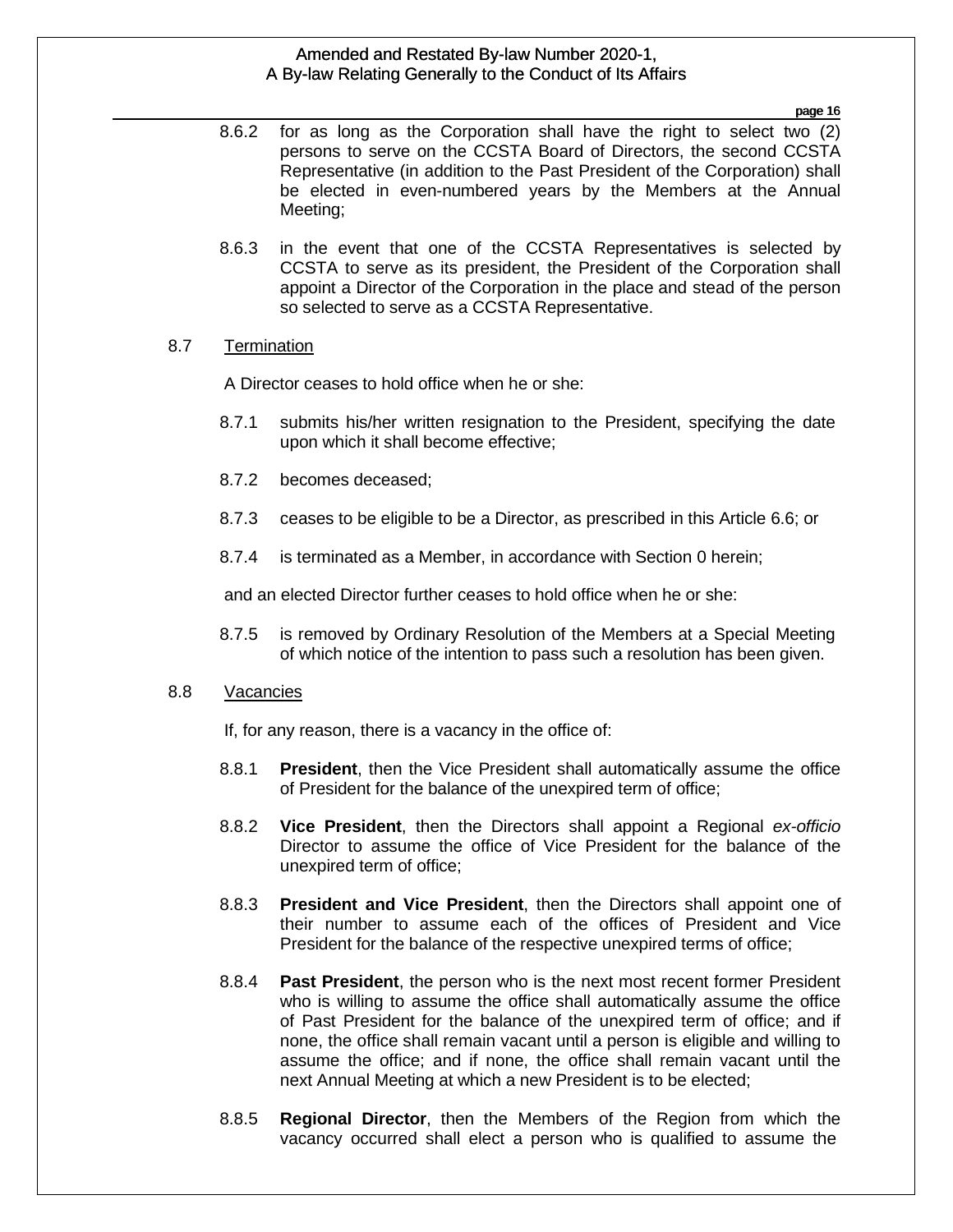page 17

office for the balance of the unexpired term, provided however that, where there is still a quorum of the Board in office and a vacancy occurs during the six months prior to a scheduled annual meeting, the election to fill such vacancy shall be deferred to such Annual Meeting.

8.8.6 **CCSTA Representative,** then the President of the Corporation shall appoint a Director of the Corporation in the place and stead of the vacated CCSTA Representative to serve for the remainder of the term.

#### 8.9 Remuneration of Directors

The Directors shall receive no remuneration for acting as such provided that a Director may be paid reasonable expenses incurred by him or her in the performance of his or her duties.

#### 8.10 Term

The term of office shall be for two years,

- 8.10.1 in the case of the President, Vice President and CCSTA Representative(s) commencing at the adjournment of the Annual Meeting at which they are elected;
- 8.10.2 in the case of a Regional Director, commencing at the adjournment of the first Annual Meeting following such Regional Director's selection; and

ending at the adjournment of the second Annual Meeting thereafter and when the successor in office is chosen.

#### 8.11 Limit on Term of Office

A person is not qualified to serve, and shall not serve, for more than two (2) successive terms in any one of the positions of President, Vice President or CCSTA Representative, and for the purpose of calculating the limit on the term of office:

- 8.11.1 service in office by appointment to fill a vacancy of eighteen (18) months or longer shall be deemed to be service for one term of office; and
- 8.11.2 service in office by appointment to fill a vacancy of less than eighteen (18) months shall be deemed not to be service in office.

#### 8.12 Nomination for President and Vice President

A nomination for the election of President and Vice President shall conform to the following requirements:

- 8.12.1 such nomination shall be in writing in a form approved from time to time by the Board and circulated among CDSBs with the notice of the Annual Meeting at which the election is to take place;
- 8.12.2 such nomination shall include the consent of the nominee, and shall identify the name of and be signed by each of the mover, seconder and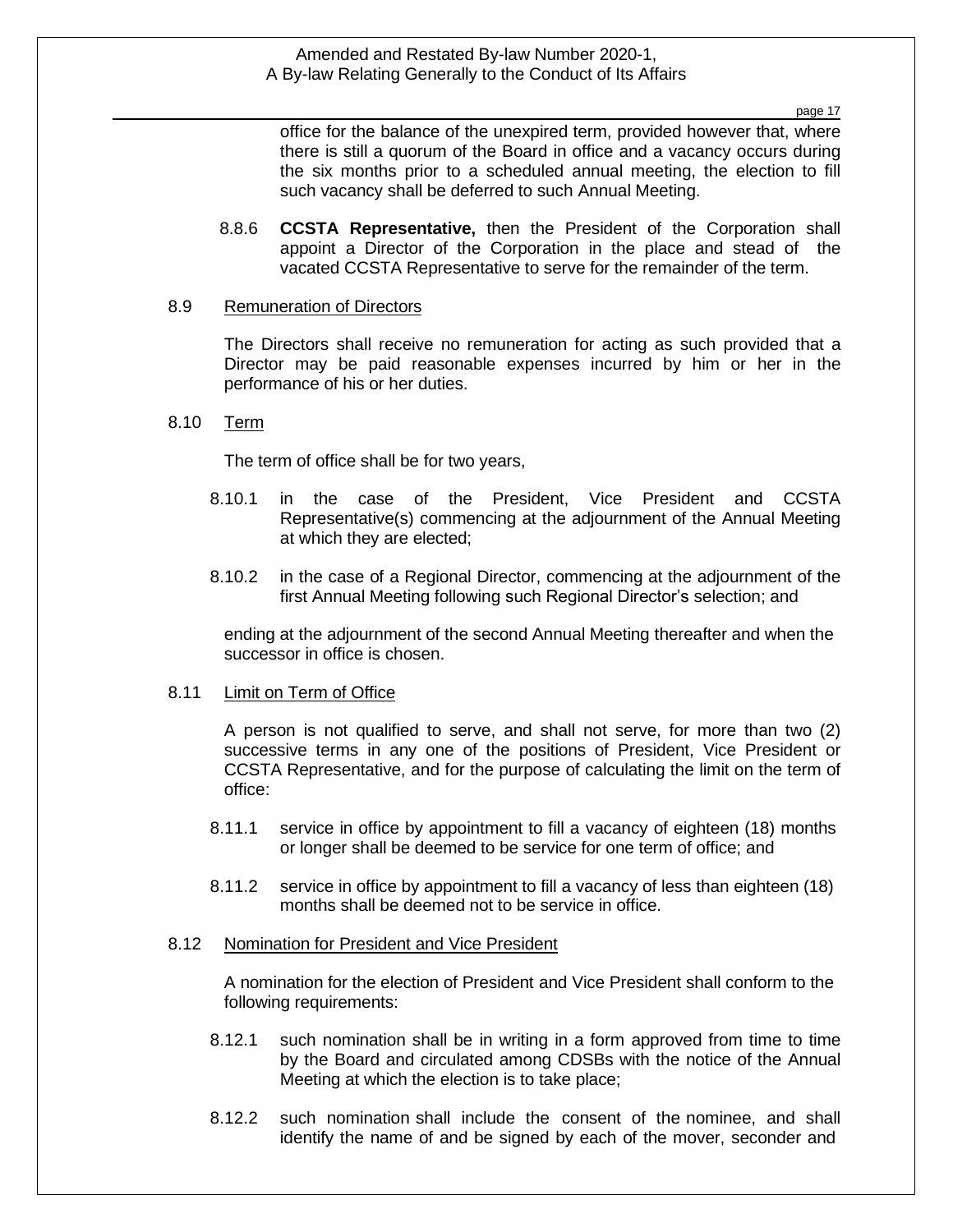page 18

nominee, each of whom shall be qualified to hold the office for which the nomination is made, and in each case identifying by name the CDSB of which such Member is a Trustee;

8.12.3 such nomination shall be received at the Corporation Head Office not later than twenty-one (21) days prior to the time fixed in the notice of meeting for the call to order of the first plenary session at the Annual Meeting, provided however that if no nominations within the time so limited, nominations shall remain open until but not later than two hours and fifteen minutes prior to the time fixed in the notice for the call to order of the first plenary session at the Annual Meeting;

Notwithstanding the above, a Member may nevertheless propose a nomination at the Annual Meeting, and if such a nominee consents, that nomination will be added to the slate of nominees presented to the Members for election.<sup>12</sup>

No member may accept the nomination for more than one office in the same election.

## 8.13 Standard of Care of Directors

Every Director in exercising his or her powers and discharging his or her duties to the corporation shall:

- 8.13.1 act honestly and in good faith with a view to the best interests of the corporation; and
- 8.13.2 exercise the care, diligence and skill that a reasonably prudent person would exercise in comparable circumstances.<sup>13</sup>

Every Director will comply with the Act and its Regulations, and the Corporation's Articles, By-laws, policies and Code of Conduct.<sup>14</sup>

## **9. BOARD MEETINGS**

#### 9.1 Confidentiality

All information pertaining to the affairs of the Corporation which is brought before the Board, including but not limited to agenda items for Board decision, background materials relating to those decision items, staff reports, and the content of debate and discussion which takes place at Board and Board committee meetings, shall be treated by Directors as strictly confidential unless declared to be otherwise by Board resolution, pursuant to the Standard of Care owed to the Corporation.

<sup>12</sup> ONCA Section 56(5)

<sup>13</sup> ONCA Section 43(1)

<sup>14</sup> ONCA Section 43(2)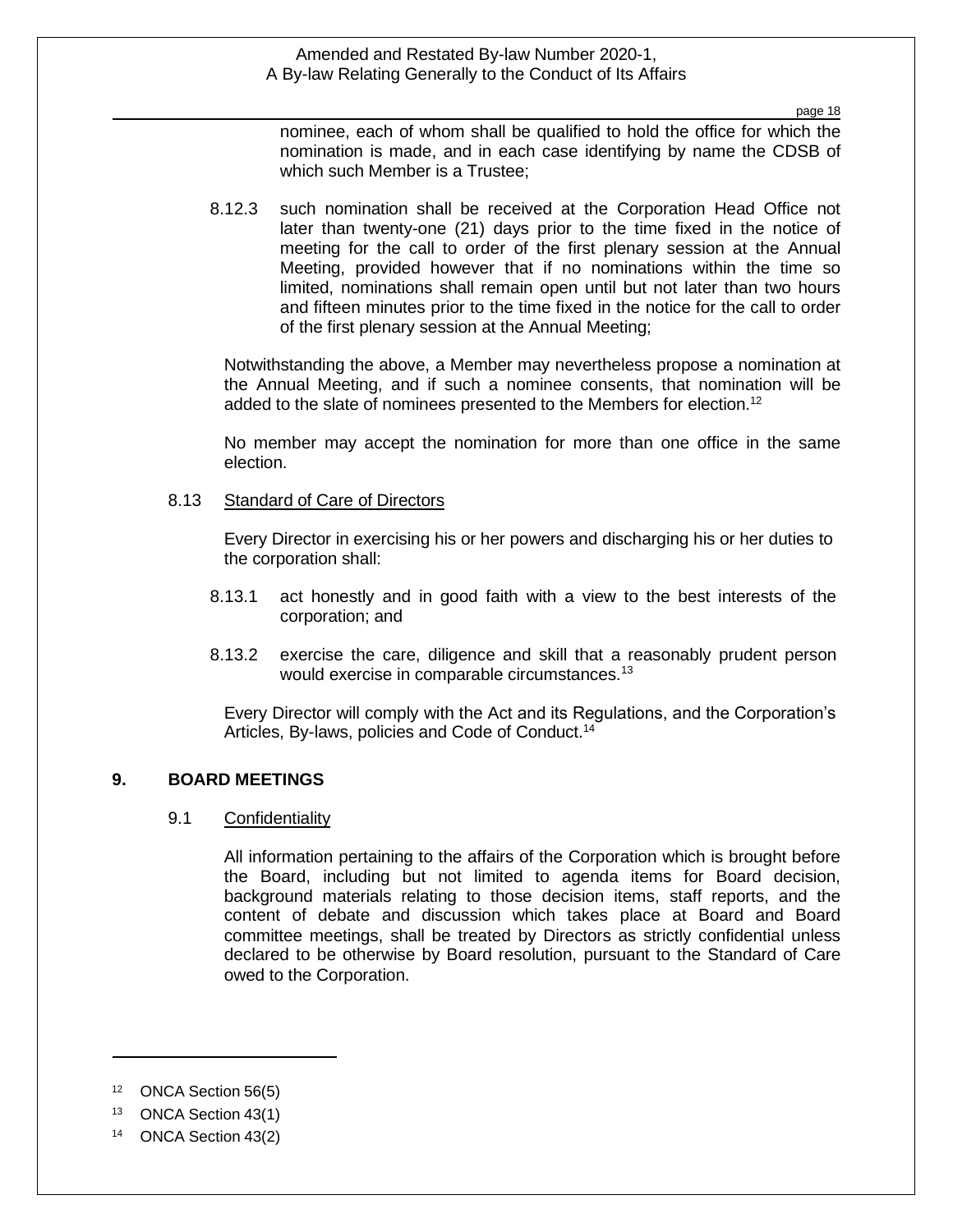## 9.2 Calling of Meetings

At least three meetings of the Board of Directors shall be held between Annual Meetings of the Members. In addition, meetings of Board of Directors

- 9.2.1 may be called by the President, and
- 9.2.2 shall be convened by the Executive Director upon direction in writing of five (5) Directors.

## 9.3 Regular Meetings

The Board may appoint one or more days in each year for regular meetings of the Board at a set place and time. A copy of any resolution of the Board fixing the place and time of such regular meetings of the Board shall be sent to each Director as soon as possible after being passed, but no other notice shall be required for any such regular meeting except as may be required pursuant to the *Corporations Act* or the ONCA (as applicable).

The Board shall hold a meeting within seven (7) days following the Annual Meeting of the Members of the Corporation for the purpose of organization, the election and appointment of officers and the transaction of any other business.

## 9.4 Place of Meetings

Meetings of the Board and of the Committees of the Board may be held at any place within Ontario, as designated in the notice calling the meeting.

#### 9.5 Quorum for Meeting of Directors

A quorum for the transaction of business at meetings of the Board shall be the smallest whole number that is not less than a majority of the number of Directors, and, subject to the proviso set out in subsection 9.3.1, no business shall be transacted at any meeting unless the requisite quorum is present at the commencement of such business.

#### 9.6 Meetings by Electronic Conference<sup>15</sup>

A Director may participate in a meeting of the Board or a committee of the Board by telephonic or electronic means that permit all participants to communicate adequately with each other during the meeting. A Director so participating in a meeting is deemed to be present at the meeting.

Provided that at the outset of each such meeting, and whenever votes are required, the Chair of the meeting shall call roll to establish quorum, and shall, whenever not satisfied that the proceedings of the meeting may proceed with adequate security and confidentiality, unless a majority of the persons present at

<sup>15</sup> Section 34(6) of ONCA allows the By-law to specify either that there may be no electronic participation, or electronic participation upon the unanimous consent of Directors, or as is provided here, that there is the right to participate electronically unless the Chair identifies a security or confidentiality concern.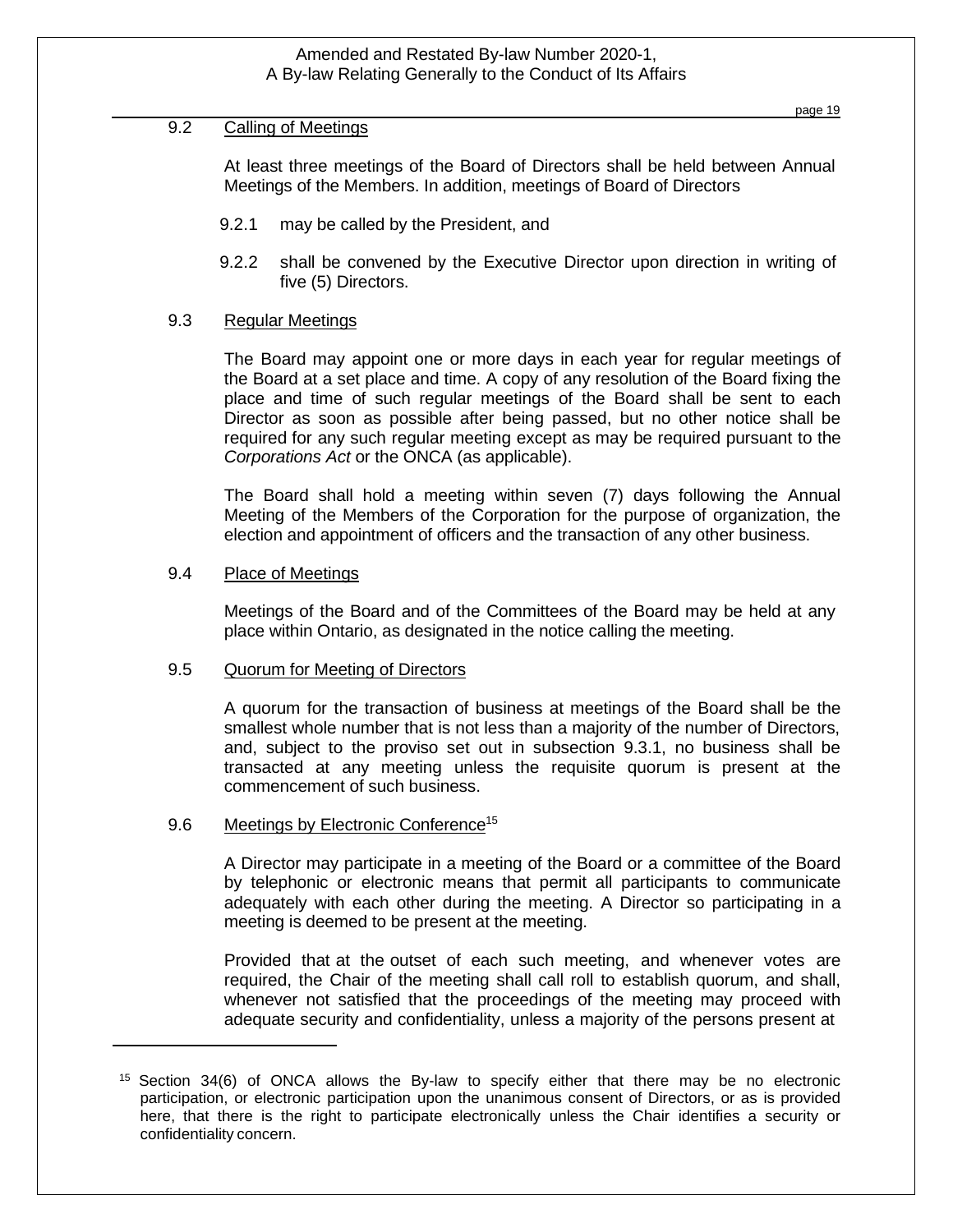page 20

such meeting otherwise require, adjourn the meeting to a predetermined date, time and place.

#### 9.7 Voting

Questions arising at any meeting of the Board shall be decided by a majority vote. In the case of an equality of votes, the question shall be deemed to have been lost. At all meetings of the Board, every question shall be decided in the usual way by assent or dissent unless a poll on the question is required by the Chair or requested by any Director.

A declaration by the Chair that a resolution has been carried and an entry to that effect in the minutes is conclusive evidence of the fact without proof of the number or proportion of votes recorded in favour of or against the resolution.

### 9.8 Written Resolutions

Subject to the *Corporations Act* or ONCA (as applicable) a resolution in writing, signed by all the Directors entitled to vote on that resolution at a Board or Committee meeting, is as valid as if it had been passed at a meeting of the Board or Committee called, constituted and held for that purpose.

#### 9.9 Notice of Meetings of Directors

Notice of meetings other than regularly scheduled meetings of the Board shall be given to each Director by one of the following methods:

- 9.9.1 by telephone, facsimile, email or other electronic method not less than twenty-four (24) hours before the meeting is to take place; or
- 9.9.2 by prepaid letter post not less than fifteen (15) days before the meeting is to take place,

provided however that a meeting of Directors shall be held without notice immediately following the annual meeting of the Corporation.

The statutory declaration of the Executive Director or the President that notice has been given pursuant to this By-law shall be sufficient and conclusive evidence of the giving of such notice.

No formal notice of a meeting is necessary if all the Directors are present or if those absent have signified their consent to the meeting being held without notice and in their absence.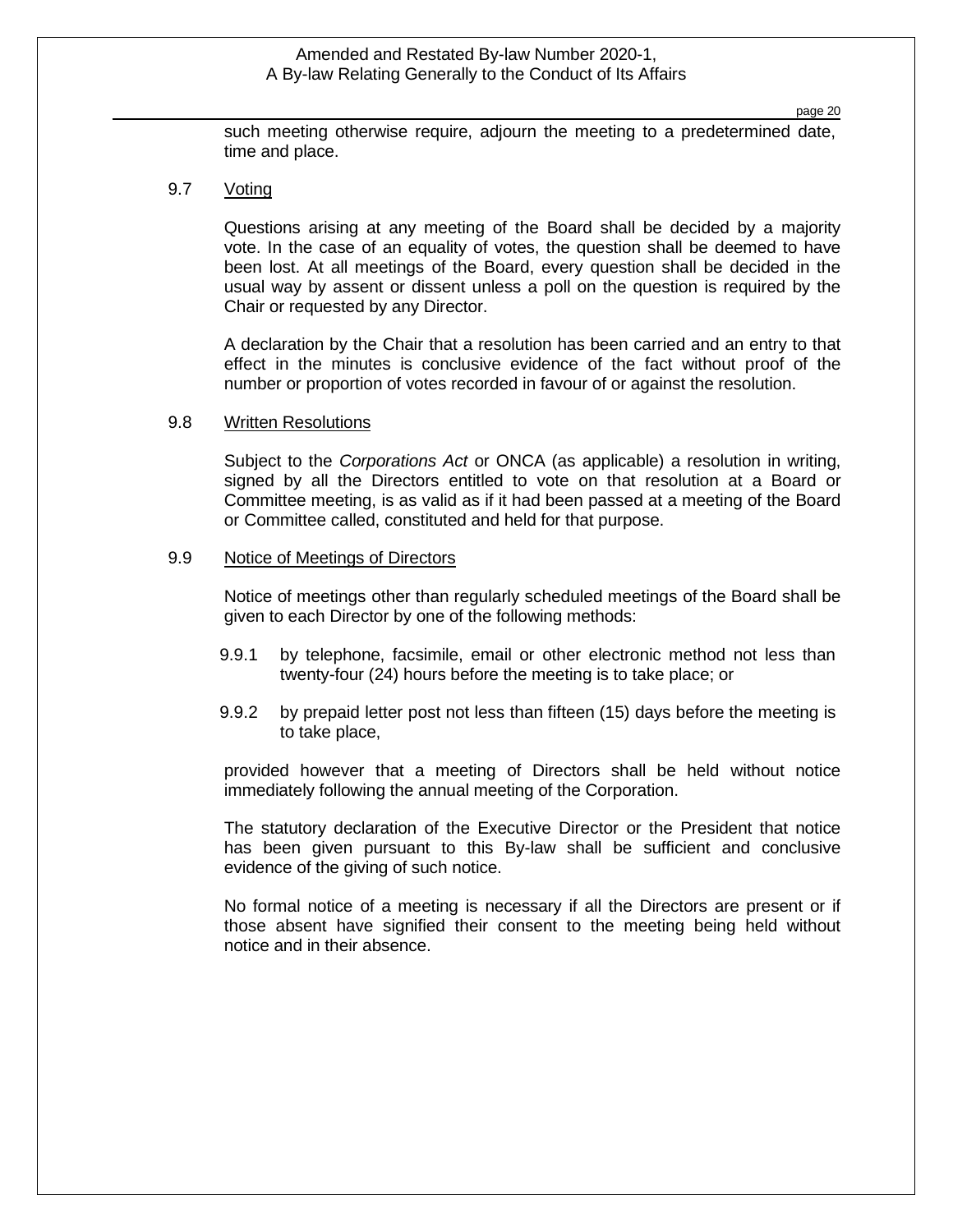## **10. CONFLICT OF INTEREST<sup>16</sup>**

## 10.1 Disclosure Required

As required by the *Corporations Act* or the ONCA (as applicable), a Director or officer of the Corporation who:

- 10.1.1 is a party to a material contract or transaction, or a proposed material contract or transaction with the Corporation; or
- 10.1.2 is a Director, officer, or has an immediate material interest in, any person who is a party to a material contract or transaction or proposed material contract or transaction with the Corporation,

shall disclose to the Board, or request to have entered in the minutes of Board meetings, the nature and extent of such interest.

#### 10.2 Timing of Disclosure

This disclosure shall be made, in the case of a Director:

- 10.2.1 at the meeting at which a proposed contract or transaction is first considered;
- 10.2.2 if the Director was not then interested in a proposed contract or transaction, at the first meeting after which the Director becomes so interested;
- 10.2.3 if the Director becomes interested after a contract is made or a transaction is entered into, at the first meeting after which they become so interested; or
- 10.2.4 if a person who is interested in a contractor transaction later becomes a Director, at the first meeting after which they become a Director,

and the disclosure shall be made in the case of an officer:

- 10.2.5 forthwith after the officer becomes aware that the contract or transaction or proposed contract or transaction is to be considered or has been considered at a meeting of Directors;
- 10.2.6 if the officer becomes interested after a contract is made or a transaction is entered into, forthwith after he or she becomes and officer;
- 10.2.7 if a person who is interested in a contract or transaction later becomes an officer, forthwith after he or she becomes an officer.

page 21

<sup>&</sup>lt;sup>16</sup> Adapted from ONCA Section 41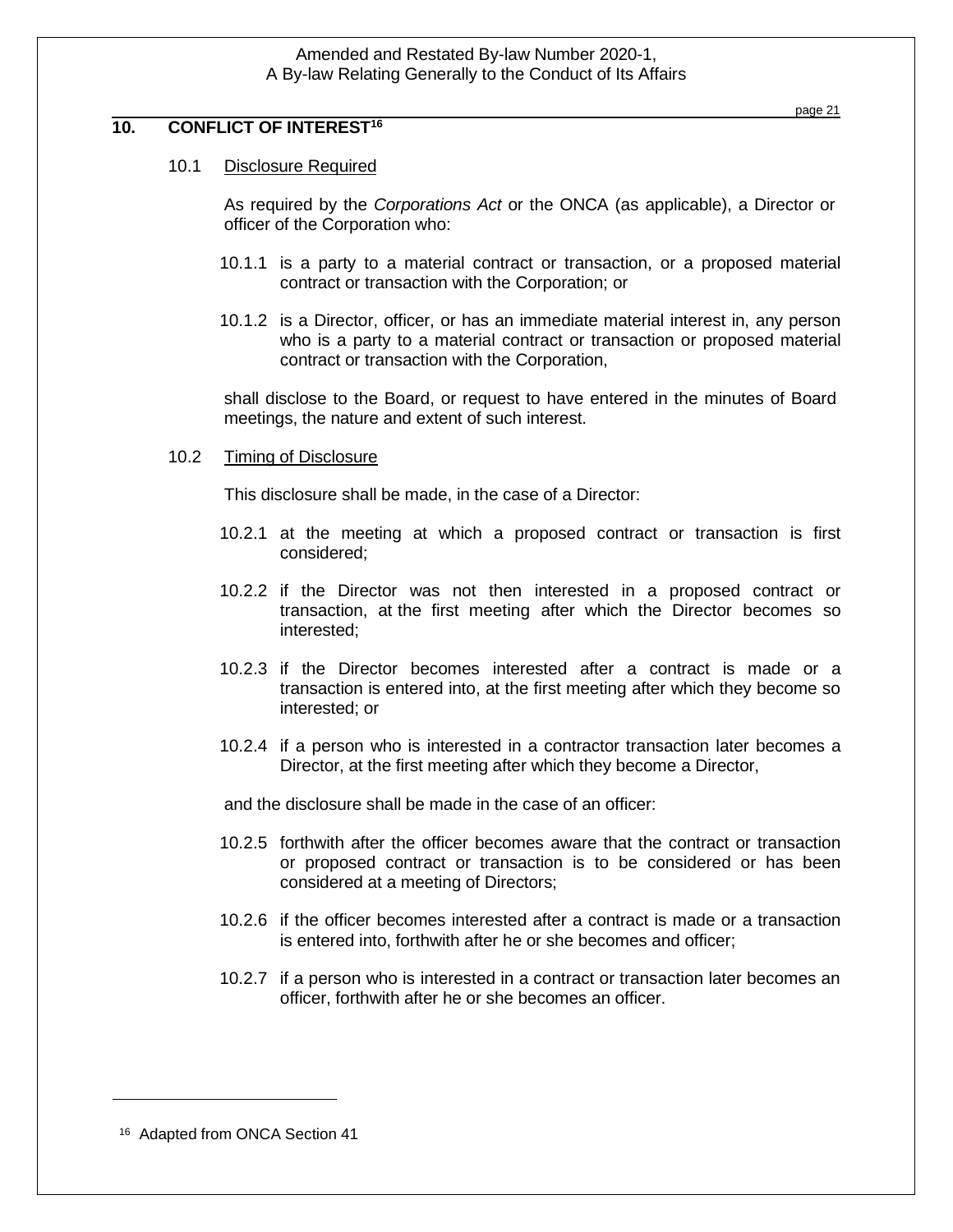## 10.3 Duty After Disclosure

A Director who has an interest as defined herein shall not attend any part of a Board or Committee meeting during which the contract or transaction is being discussed, and shall not vote on any Resolution to approve the contract or transaction.

10.3.1 Provided that if quorum does not exist for the purpose of voting on a Resolution to approve a contract or transaction only because a Director is not permitted to be at a meeting due to a conflict of interest, the remaining Directors are deemed to constitute a quorum for the purpose of voting on that resolution.

## **11. OFFICERS OF THE CORPORATION**

11.1 Officers

The officers of the Corporation shall be:

- 11.1.1 the President,
- 11.1.2 the Vice President,
- 11.1.3 the Past President,

each of whom shall be a Member;

- 11.1.4 an Executive Director who shall also be the Secretary, but shall not be a person who is a Member;
- 11.1.5 a Chaplain, who may but need not be a Member.
- 11.2 Standard of Care of Officers

The provisions of Section 7.13 apply with necessary variations to the officers of the Corporation.

11.3 Duties of the President

The President:

- 11.3.1 shall when present, preside as Chair at all meetings of Members of the Corporation, and at all meetings of the Board;
	- 11.3.1.1 provided however that the President may delegate any part or parts of such duty to preside over the Annual Meeting to any person;
- 11.3.2 shall be a member of every Committee;
- 11.3.3 shall have the other powers and duties from time to time prescribed by the Board or incident to the office.

page 22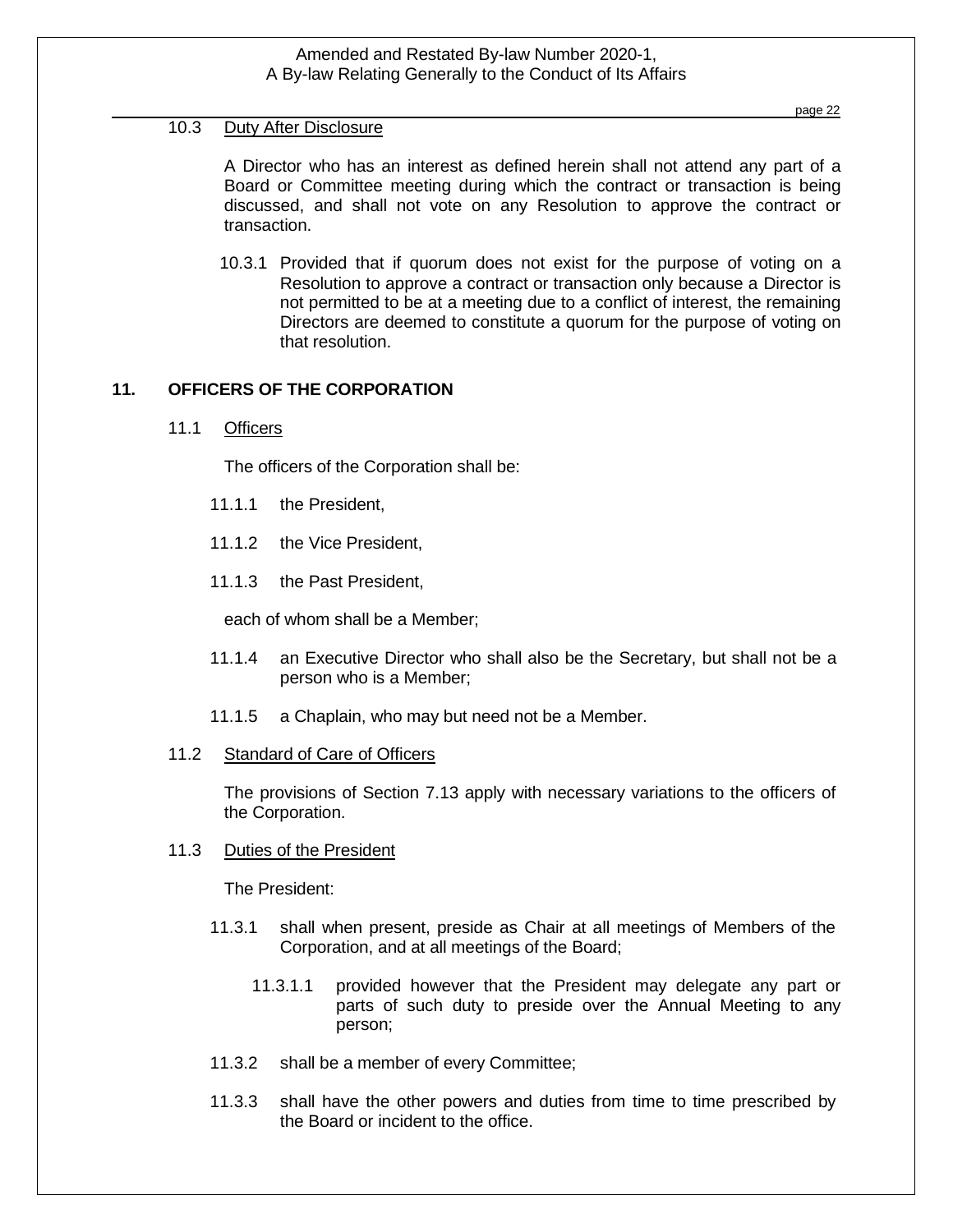## 11.4 Duties of the Vice President

During the absence or inability to act of the President, the duties and powers of the office may be exercised by the Vice President. Without limiting the generality of the foregoing, when delegated by and in the absence of the President, the Vice President shall have the right to attend and to vote at all Committee meetings at which the President has the right to attend and vote. If a Vice President exercises any of those duties or powers, the absence or inability to act of the President shall be presumed with reference thereto. The Vice President shall also perform the other duties from time to time prescribed by the Board of Directors or incident to the office.

### 11.5 Absence of President and Vice President

In the event that either the President or the Vice President is unable to fulfil a particular obligation of the office, such officer may delegate responsibility for the task to another Director. Where the President or Vice President is unable to fulfill the duties and powers of the office, the Board may from time to time appoint another Director for that purpose. Where such other Director exercises any such duty or power, the absence or inability of the President and the Vice President shall be presumed with reference thereto.

### 11.6 Duties of Executive Director

The Executive Director shall:

- 11.6.1 be the non-voting *ex officio* clerk of the Board and of every committee established by or under the By-laws of the Corporation;
- 11.6.2 attend all meetings of the Board and record all facts and minutes of all proceedings in the books kept for that purpose;
- 11.6.3 give all notices required to be given to Members and to Directors;
- 11.6.4 shall be the custodian of the seal of the Corporation and of all books, papers, records, correspondence, contracts and other documents belonging to the Corporation and as are required by the Act and this Bylaw, the same being delivered up only when authorized by a resolution of the Board to do so and to such person or persons as may be named in the resolution; and
- 11.6.5 shall perform such other duties as may from time to time be determined by the Board.

## 11.7 Other Officers

The Board of Directors may appoint other officers, including without limitation, Honourary Officers and agents (and with such titles as the Board of Directors may prescribe from time to time) as it considers necessary and all such officers and agents shall have the authority and perform the duties from time to time prescribed by the Board of Directors. The Board of Directors may also remove at its pleasure any such officer or agent of the Corporation. The duties of all other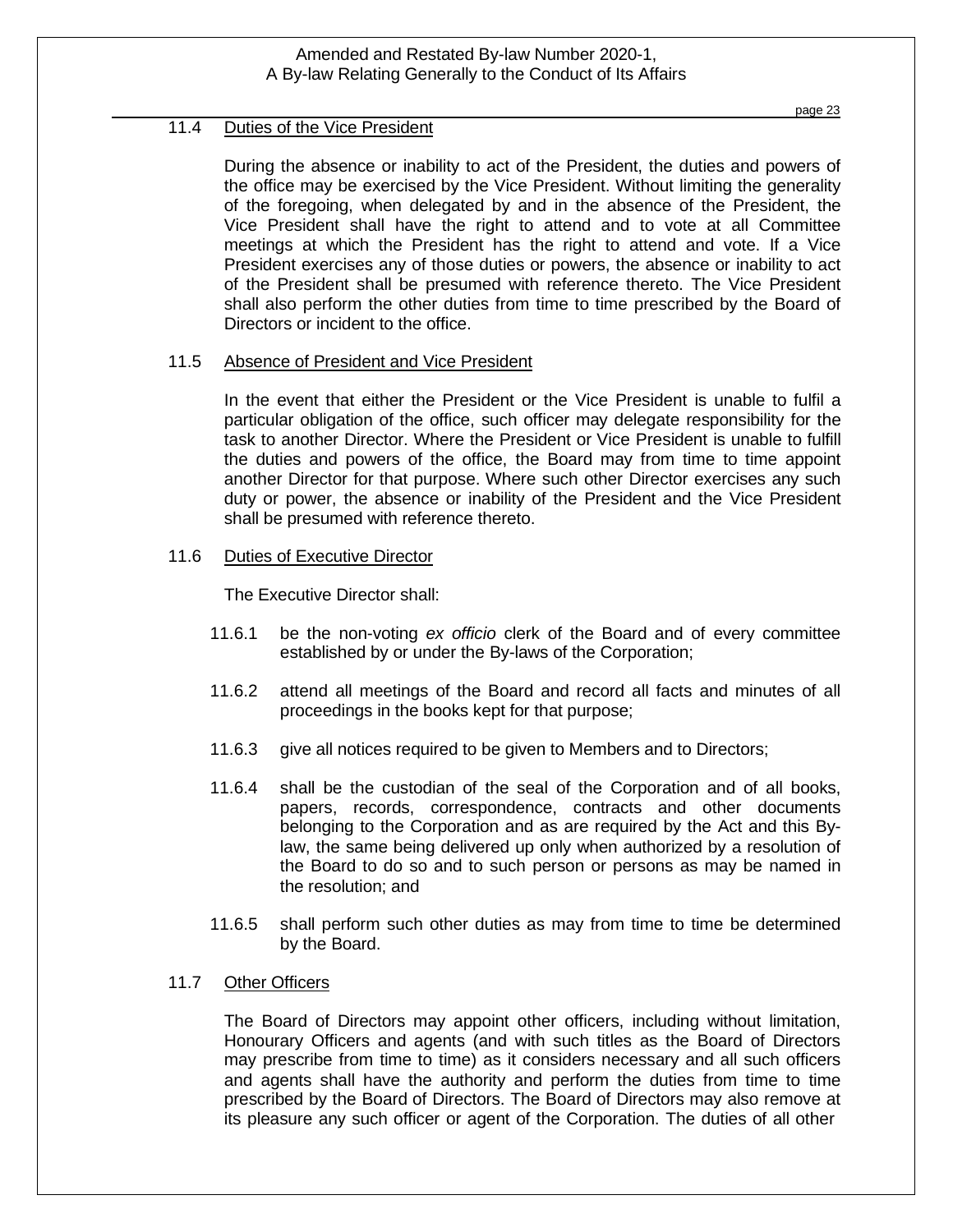page 24

officers of the Corporation appointed by the Board of Directors shall be such as the terms of their engagement call for or the Board of Directors prescribes.

## 11.8 Bonding of Officers

The Executive Director and any other officer, agent or employee of the Corporation who may be designated by the Directors shall furnish a bond in such amount and with such sureties as the Directors may approve. The cost of the said bonds shall be paid by the Corporation and they shall be deposited and kept as the Directors may direct.

### 11.9 Appointment and Duties of Chaplain

The Chaplain of the Corporation shall:

- 11.9.1 be appointed annually by the Board on the nomination of the Assembly of Catholic Bishops of Ontario;
- 11.9.2 invoke Divine Guidance on all meetings of the Corporation and of the Directors; and
- 11.9.3 encourage the Directors to bring a gospel perspective and the riches of the Catholic Tradition to current issues and decision-making.

### **12. COMMITTEES OF THE BOARD**

12.1 Executive Committee

There shall be an Executive Committee composed of the President, Vice President and Past President with authority to act on behalf of the Board with regard to urgent matters which may arise between Board meetings, provided that all decisions taken in the absence of the Board shall be reported at the next Board meeting.

#### 12.2 Committees Generally

Subject to the *Corporations Act* or the ONCA (as applicable), the Articles, and the By-Laws, the Board may, by Board resolution, appoint such standing and ad hoc committees as it deems appropriate from time to time and set the rules governing such committees.

12.3 Limits on Authority of Committees<sup>17</sup>

No committee, including the Executive Committee (if any), has authority to:

12.3.1 submit to the Members any question or matter requiring approval of the Members;

<sup>17</sup> Required by Section 36(2) of the ONCA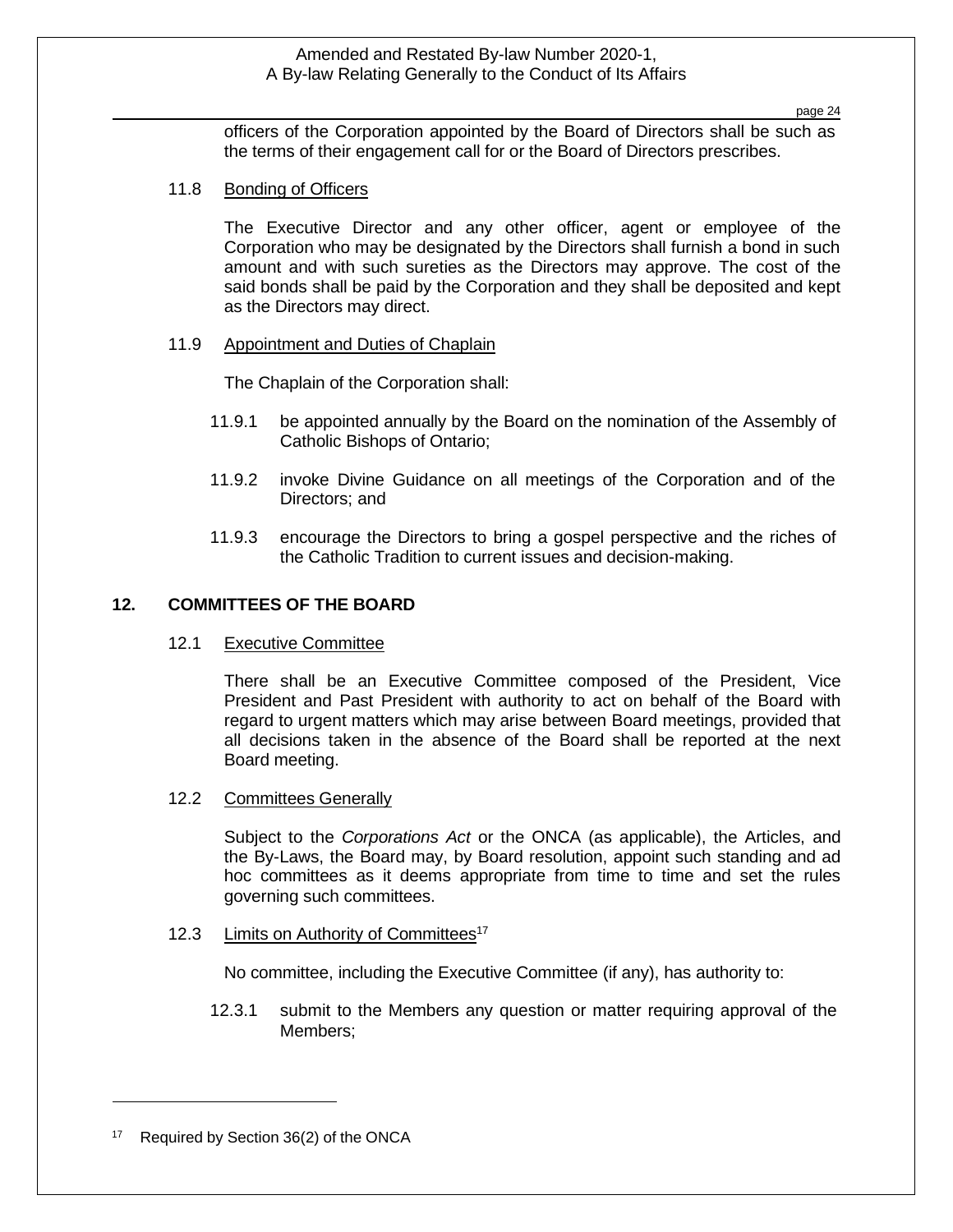page 25

- 12.3.2 fill a vacancy among the Directors or in the office of Auditor or of a person appointed to conduct a review engagement of the Corporation;
- 12.3.3 appoint additional Directors;
- 12.3.4 issue debt obligations except as authorized by the Board;
- 12.3.5 approve any financial statements;
- 12.3.6 adopt, amend or repeal any By-Law; or
- 12.3.7 establish contributions to be made, or dues to be paid, by Members.

#### 12.4 Rules Governing Committees

Except where otherwise provided in the By-laws of the Corporation, all Committees, excluding the Committee of the Whole Board and the Executive Committee, are subject to the following:

- 12.4.1 a Committee shall be composed of not less than three (3) Directors;<sup>18</sup>
- 12.4.2 the committee members shall be appointed by the Board of Directors, on the nomination of the President, from among the Members of the Corporation;
- 12.4.3 the members of the Committee shall select the Committee chairperson;
- 12.4.4 a member of a Committee shall serve for a term ending at the annual meeting of Members following appointment, and is eligible for reappointment for one or more additional terms;
- 12.4.5 each Committee shall meet at least annually, and more frequently at the will of its Chairperson or as required by its terms of reference;
- 12.4.6 a Committee shall carry out such additional or amended duties or tasks as may be determined by the Board from time to time, regardless of its Terms of Reference or the Terms of Reference of any other Committee;
- 12.4.7 each Committee shall be responsible to, and shall report regularly to, the Board;
- 12.4.8 subject to any rules established by the Board, a quorum for the holding of a Committee meeting consists of the lesser of
	- 12.4.8.1 a majority of a Committee, and
	- 12.4.8.2 three (3) members of a Committee,

Note that quorum is defined in section 11.4.8 as requiring at least three Directors, but could be changed to a majority or two-thirds of committee members if greater flexibility is preferred.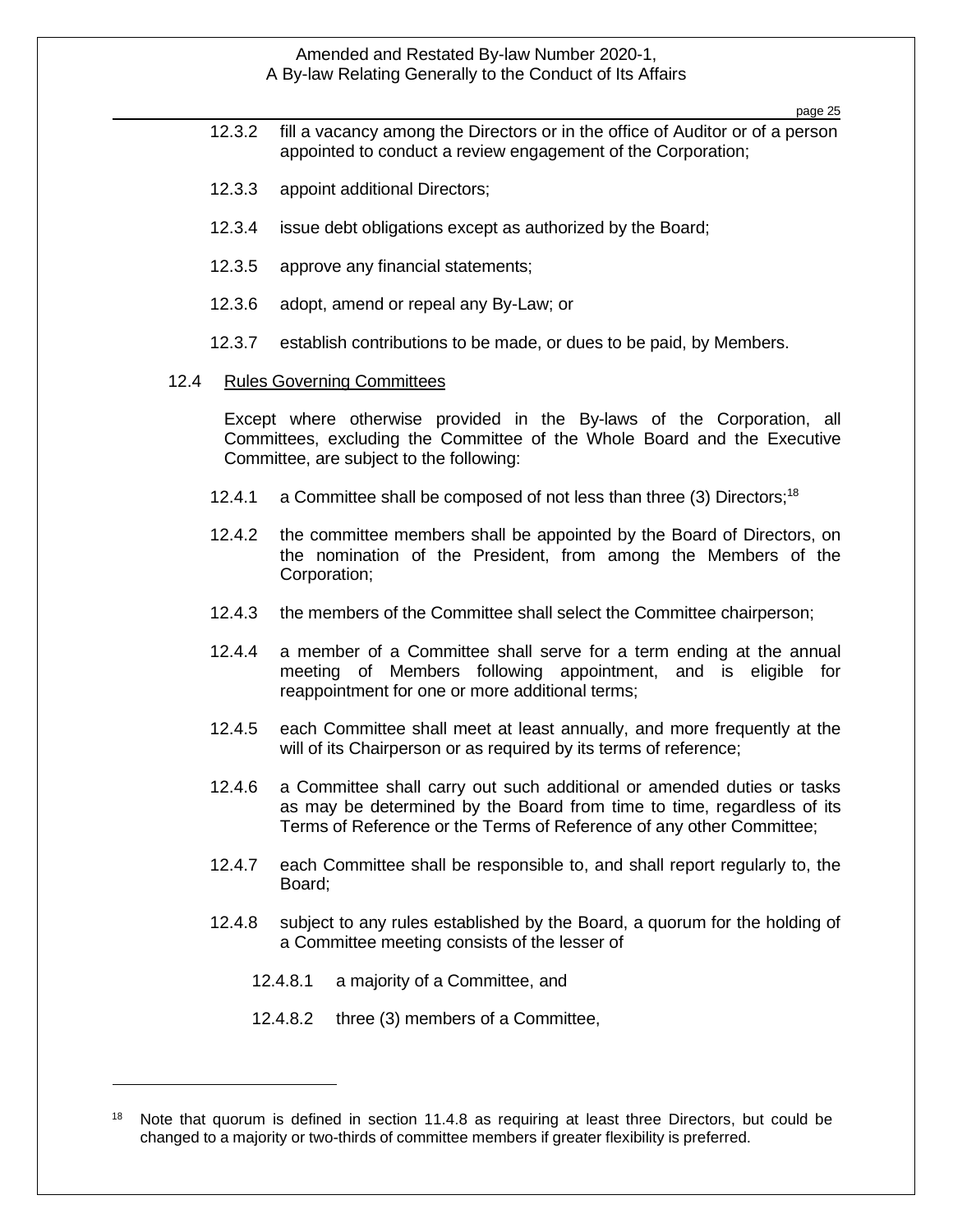page 26

and otherwise each Committee may establish its own rules of procedure and may appoint subcommittees;

12.4.9 if and whenever a vacancy exists on a Committee, the remaining Committee members may exercise all of the Committee's powers so long as a quorum remains on the Committee, but the Board shall in any event appoint a replacement to fill any vacancy as soon as practicable.

## **13. PROTECTION OF DIRECTORS AND OFFICERS**

#### 13.1 Directors' and Officers' Liability Exclusion

Absent the failure to act in accordance with the Standard of Care as outlined in Section 7.13 or Section 10.2 in the performance of the duties of office, and save as may be otherwise provided in any legislation or law, no present or past Director or officer of the Corporation shall be personally liable for any loss or damage or defaults of such Director or officer or of any other Director or officer or employee, servant, agent, volunteer or independent contractor arising from any of the following:

- 13.1.1 insufficiency or deficiency of title to any property acquired by the Corporation or for or on behalf of the Corporation;
- 13.1.2 insufficiency or deficiency of any security in or upon which any of the monies of or belonging to the Corporation shall be placed out or invested;
- 13.1.3 loss or damage arising from the bankruptcy or insolvency of any person, firm or corporation including any person, firm or corporation with whom or which any monies, securities or effects shall be lodged or deposited;
- 13.1.4 loss, conversion, misapplication or misappropriation of or any damage resulting from any dealings with monies, securities or other assets belonging to the Corporation;
- 13.1.5 loss, damage or misfortune whatever which may occur in the execution of the duties of the Director's or officer's respective office or trust or in relation thereto; and
- 13.1.6 loss or damage arising from any wilful act, assault, act of negligence, breach of fiduciary or other duty or failure to render aid of any sort.

#### 13.2 Pre-Indemnity Considerations

Before giving approval to the indemnities provided herein, or purchasing insurance as provided herein, the Board of Directors shall consider:

- 13.2.1 the degree of risk to which the Director or officer is or may be exposed;
- 13.2.2 whether, in practice, the risk cannot be eliminated or significantly reduced by means other than the indemnity or insurance;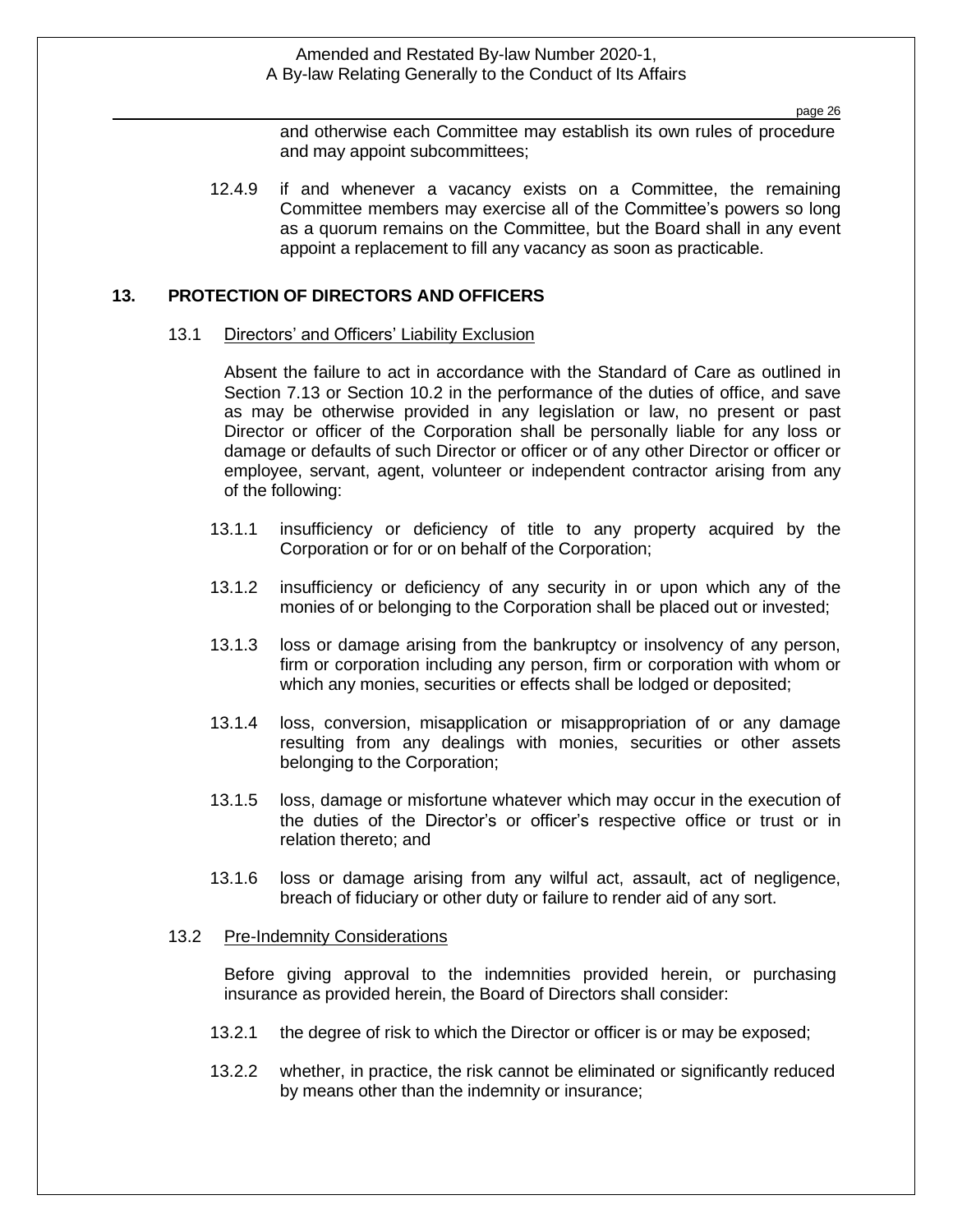page 27

- 13.2.3 whether the amount or cost of the insurance is reasonable in relation to the risk;
- 13.2.4 whether the cost of the insurance is reasonable in relation to the revenue available; and
- 13.2.5 whether it advances the administration and management of the property to give the indemnity or purchase the insurance.

#### 13.3 Indemnification of Directors and Officers

Every person, (including their respective heirs, executors and administrators, estate, successors and assigns) who:

- 13.3.1 is a Director; or,
- 13.3.2 is an officer of the Corporation; or
- 13.3.3 is a member of a Committee; or
- 13.3.4 has undertaken, or, with the direction of the Corporation is about to undertake, any liability on behalf of the Corporation or any Corporation controlled by the Corporation, whether in the person's personal capacity or as a director or officer or employee or volunteer of such corporation;

shall, upon approval of the Board from time to time, be indemnified and saved harmless (including, for greater certainty, the right to receive the first dollar payout, and without deduction or any co-payment requirement) out of the funds of the Corporation, from and against all costs, charges and expenses which such person sustains or incurs:

- 13.3.5 in or in relation to any demand, action, suit or proceeding which is brought, commenced or prosecuted against such person in respect of any act, deed, matter or thing whatsoever, made, done or permitted or not permitted by such person, in or in relation to the execution of the duties of such office or in respect of any such liability; or,
- 13.3.6 in relation to the affairs of the Corporation generally,

save and except such costs, charges or expenses as are occasioned by the failure to such person to act honestly and in good faith in the performance of the duties of office, or by other wilful neglect or default.

The Corporation shall also, upon approval by the Board from time to time, indemnify any such person, firm or corporation in such other circumstances as any legislation or laws permit or require.

Nothing in this By-law shall limit the right of any person, firm or corporation entitled to indemnity to claim indemnity apart from the provisions of this By-law to the extent permitted by any legislation or law.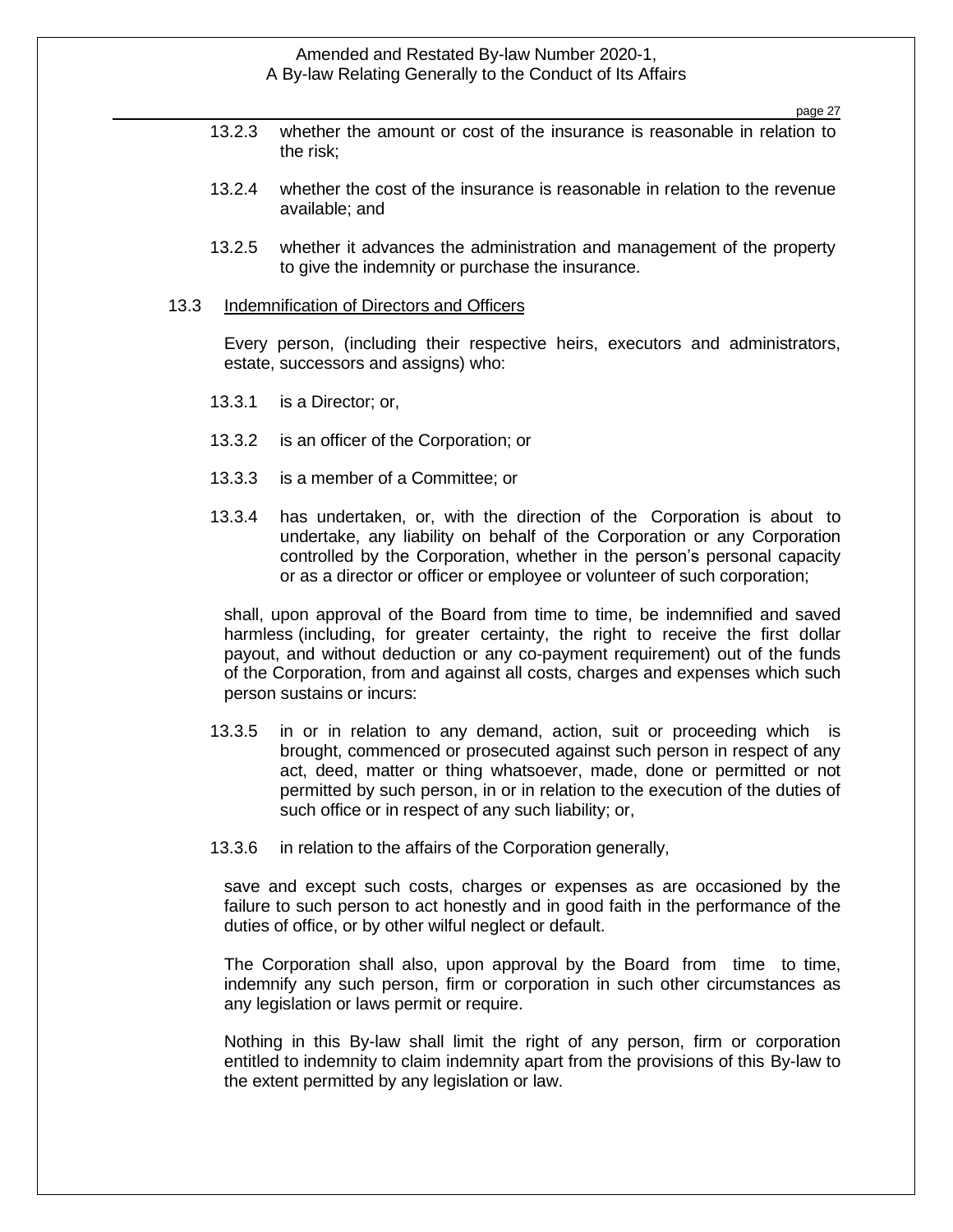## 13.4 Insurance

The Corporation shall purchase and maintain appropriate liability insurance for the benefit of the Corporation and each person acting or having previously acted in the capacity of a Director, officer or any other capacity at the request of or on behalf of the Corporation, which insurance may include:

- 13.4.1 property and public liability insurance;
- 13.4.2 Directors' and officers' insurance; and,
- 13.4.3 such other insurance as the Board sees fit from time to time;

with coverage limits and with insurers deemed appropriate by the Board from time to time.

No coverage shall be provided for any liability relating to a failure to act honestly and in good faith with a view to the best interests of the Corporation.

It shall be the obligation of any person seeking insurance coverage or indemnity from the Corporation to co-operate fully with the Corporation in the defence of any demand, claim or suit made against such person, and to make no admission of responsibility or liability to any third party without the prior agreement of the Corporation.

## **14. CORPORATE RECORDS<sup>19</sup>**

14.1 Required Records

The Corporation shall keep and maintain the following records at its registered head office:

- 14.1.1 the Corporation's Articles and By-laws, and any amendments to them;
- 14.1.2 the minutes of meetings and any resolutions of the Members;
- 14.1.3 a register of Directors, Officers, and Members;
- 14.1.4 the minutes of meetings and resolutions of the Board, and any committees of the Board;
- 14.1.5 accounting records adequate to enable the Directors to ascertain the financial position of the corporation with reasonable accuracy on a quarterly basis;
- 14.1.6 a copy of the financial statements;
- 14.1.7 consent to act as a Director of each individual who is elected as a Director of the Corporation.

 $19$  In accordance with Part X of the ONCA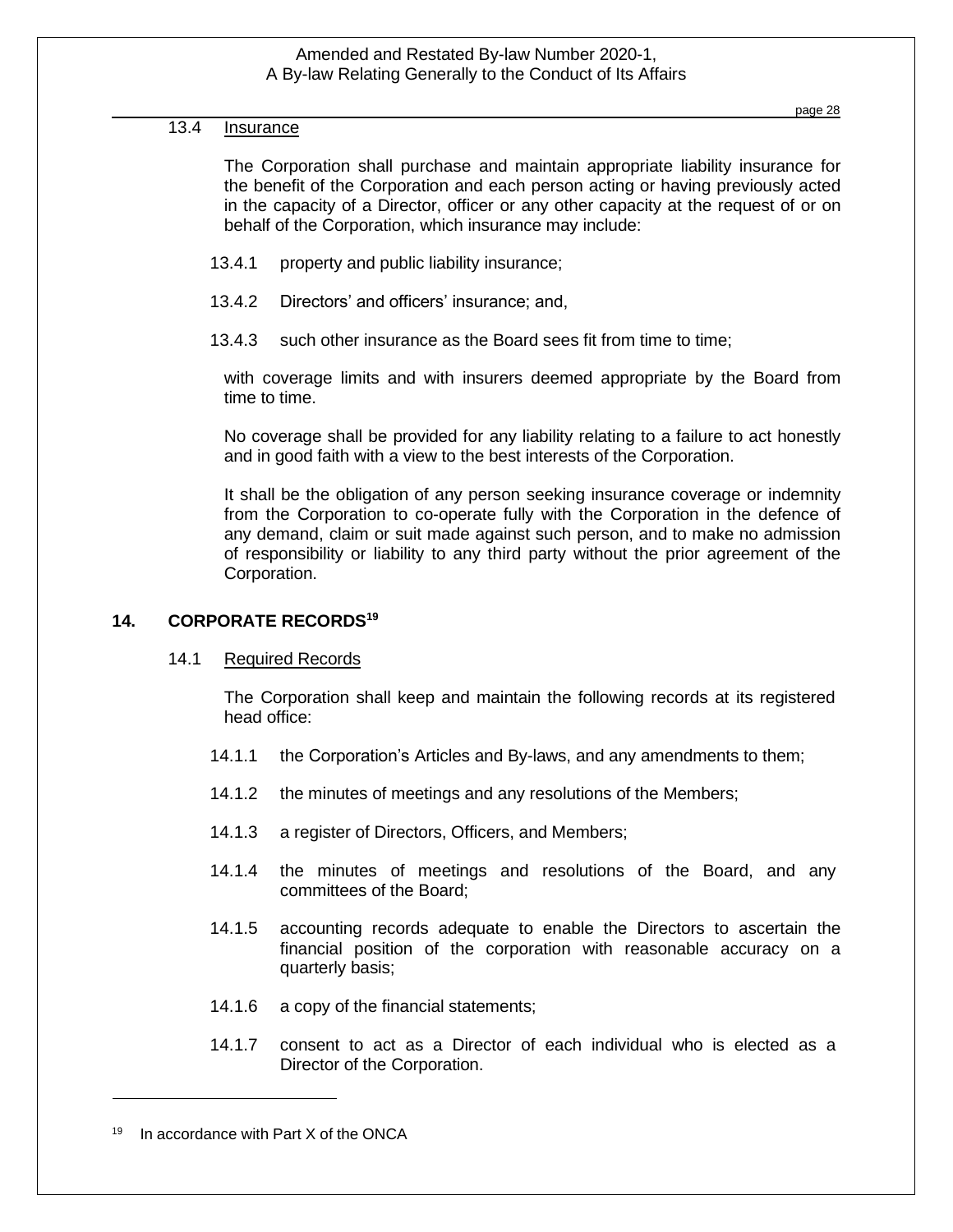#### page 29

#### 14.2 Directors' Access to Records

Any such records shall be open to inspection by the Directors. Copies must be provided upon request at no cost to the Director.

## 14.3 Members' Access to Records

A Member, a Member's attorney or legal representative, may examine and take extracts from the records referred to in Subsections 13.1.1, 13.1.2 and 13.1.3.

Upon request and without charge, a Member may inspect any "Consent to Act as a Director" and to make a copy of it.

A Member or a Member's attorney or legal representative who wishes to examine the Register of the Members shall first make a request to the Corporation accompanied by a Statutory Declaration that states the name and address of the Member applicant and shall further state that the list of Members or the information contained in the Register of Members thus obtained will only be used for an effort to influence the voting of members, requisitioning a meeting of the Members, or another matter relating to the affairs of the corporation, upon receipt of which the Corporation will as soon as is practical allow the applicant access to the Register and, on payment of a reasonable fee, provide the applicant with an extract from the Register.

## **15. EXECUTION OF DOCUMENTS**

#### 15.1 Cheques, Drafts, Notes, Etc.

All cheques, drafts or orders for the payment of money and all notes and acceptances and bills of exchange shall be signed by the officer or officers or person or persons and in the manner from time to time prescribed by the Board.

#### 15.2 Documents

Documents requiring execution by the Corporation may be signed by any two (2) of the President, Vice President, Secretary, or any one (1) of the foregoing together with any one (1) Director, and all documents so signed are binding upon the Corporation without any further authorization or formality. The Board may from time to time appoint any officer or officers or any person or persons on behalf of the Corporation, either to sign documents generally or to sign specific documents. The corporate seal of the Corporation shall, when required, be affixed to documents executed in accordance with the foregoing.

#### 15.3 Books & Records

The Directors shall see that all necessary books and records of the Corporation required by the By-laws of the Corporation or by any applicable statute or law are regularly and properly kept.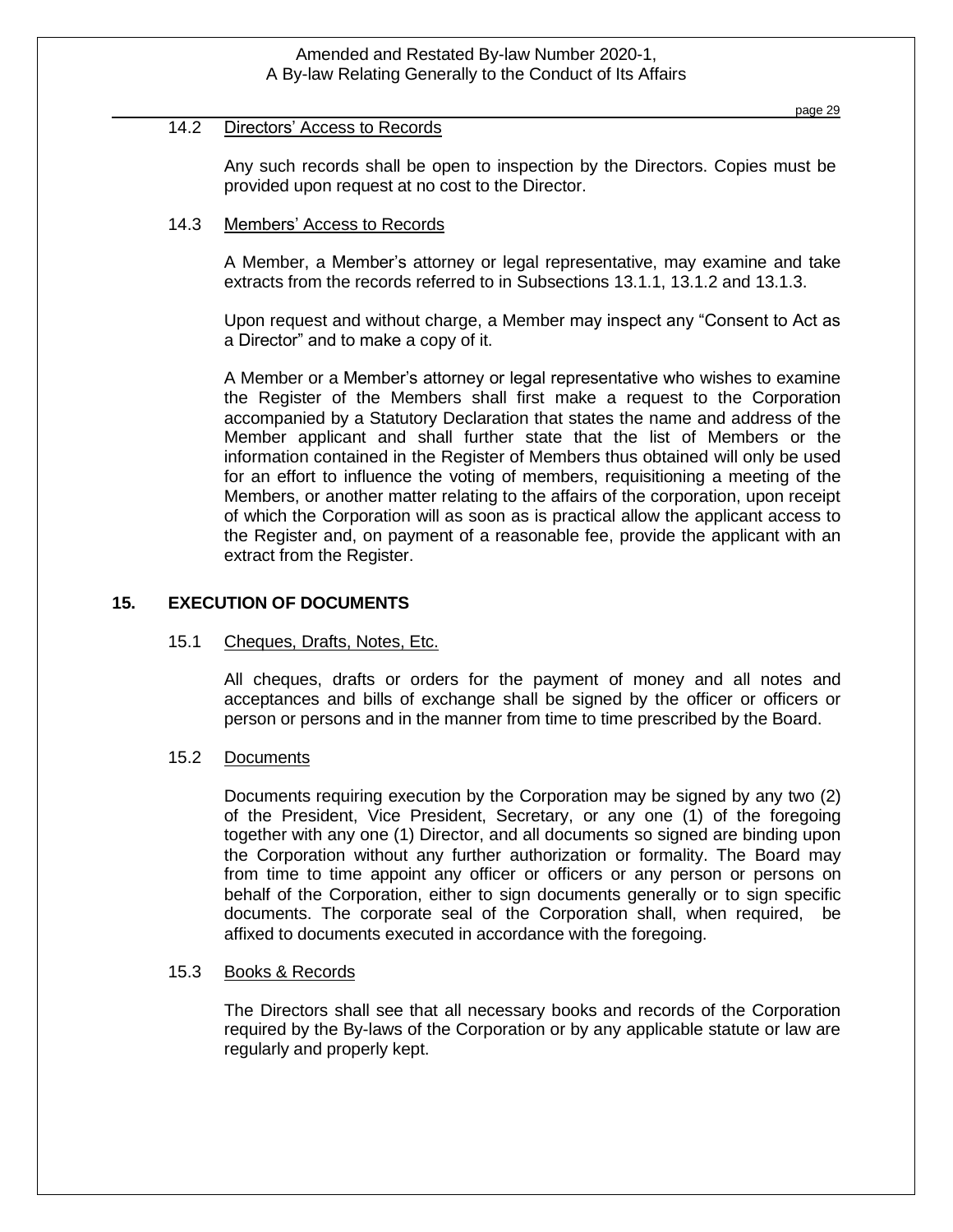## **16. BANKING ARRANGEMENTS**

## 16.1 Designation of Bankers

The Board shall designate, by resolution, the officers and other persons authorized to transact the banking business of the Corporation, or any part thereof, with the bank, trust company, or other corporation carrying on a banking business that the Board has designated as the Corporation's banker, to have the authority set out in the resolution, including, unless otherwise restricted, the power to,

- 16.1.1 operate the Corporation's accounts with the banker;
- 16.1.2 make, sign, draw, accept, endorse, negotiate, lodge, deposit or transfer any of the cheques, promissory notes, drafts, acceptances, bills of exchange and orders for the payment of money;
- 16.1.3 issue receipts for and orders relating to any property of the Corporation;
- 16.1.4 execute any agreement relating to any banking business and defining the rights and powers of the parties thereto; and
- 16.1.5 authorize any officer of the banker to do any act or thing on the Corporation's behalf to facilitate the banking business.

## 16.2 Deposit of Securities

The securities of the Corporation shall be deposited for safe keeping with one or more bankers, trust companies or other financial institutions to be selected by the Board. Any and all securities so deposited may be withdrawn, from time to time, only upon the written order of the Corporation signed by such officer or officers, agent or agents of the Corporation, and in such manner, as shall from time to time be determined by resolution of the Board and such authority may be general or confined to specific instances. The institutions which may be so selected as custodians by the Board shall be fully protected in acting in accordance with the directions of the Board of Directors and shall in no event be liable for the due application of the securities so withdrawn from deposit or the proceeds thereof.

## **17. FINANCIAL YEAR**

## 17.1 Determination of Fiscal Year

Until otherwise determined by resolution of the Board, the fiscal year end of the Corporation shall terminate on August 31st of each year.

## **18. AUDITORS**

## 18.1 Appointment of Auditor

The Members entitled to vote shall at each annual meeting appoint an auditor qualified to conduct an audit pursuant to the requirements of the *Public Accounting Act*, 2004 to hold office until the next Annual Meeting, provided that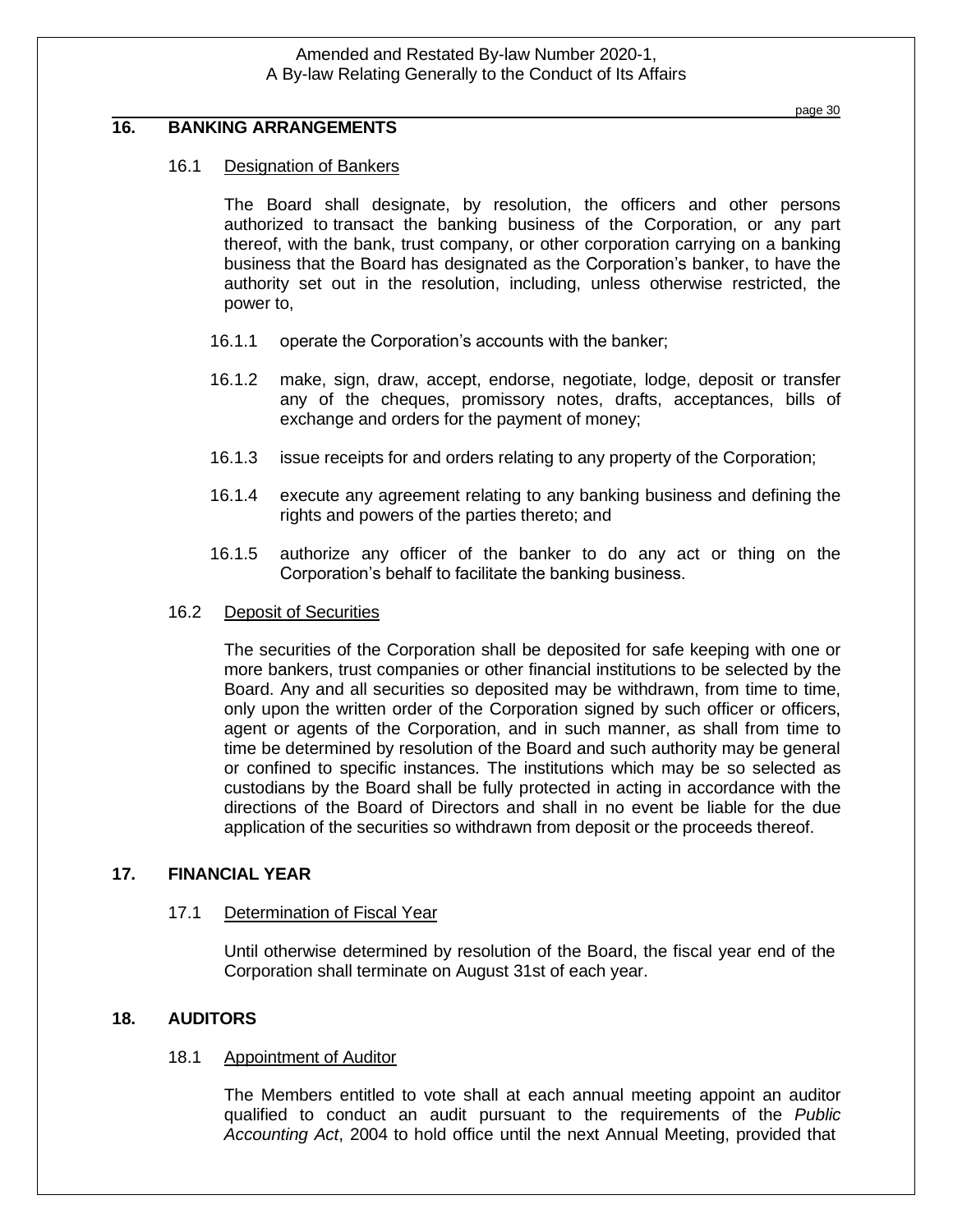page 31

the Directors may fill any casual vacancy in the office of the auditor. The remuneration of the auditor shall be fixed by the Members entitled to vote, or by the Board if authorized to do so by the Members entitled to vote.

#### **19. NOTICE**

#### 19.1 Method of Notice

Except where otherwise provided in this By-law, notice shall be validly given if given by telephone, or if in writing:

- 19.1.1 by prepaid letter post;
- 19.1.2 by facsimile;
- 19.1.3 by e-mail; or
- 19.1.4 by other electronic method;

addressed to the person for whom intended at the last address shown on the Corporation's records. Any such notice shall be deemed given:

- 19.1.5 in the case of telephone, at the time of the telephone call;
- 19.1.6 in the case of letter post, on the third day after mailing; and
- 19.1.7 in all other cases, when transmitted.

#### 19.2 Presumed Address of a Member

Any notice or resolution sent to a Member may be sent to such Member at the address of the CDSB for which the Member is a Trustee, whether or not such Member has provided another address to the Corporation, and so sending shall constitute notice as if the notice or resolution had been sent in an envelope individually addressed to the Member.

#### 19.3 Computation of Time

In computing the date when notice must be given under any provision of the Bylaw requiring a specified number of days' notice of any meeting or other event, the date of giving the notice is, unless otherwise provided, not included.

#### 19.4 Omissions and Errors

The accidental omission to give notice of any meeting of the Board, a Committee or Members, annual, general, regional, special meeting or other, or the non– receipt of any notice by any Director or Member or by the auditor of the Corporation or any error in any notice not affecting its substance does not invalidate any resolution passed or any proceedings taken at the meeting. Any Director, Member or the auditor of the Corporation may at any time waive notice of any meeting and may ratify and approve any or all proceedings taken thereat.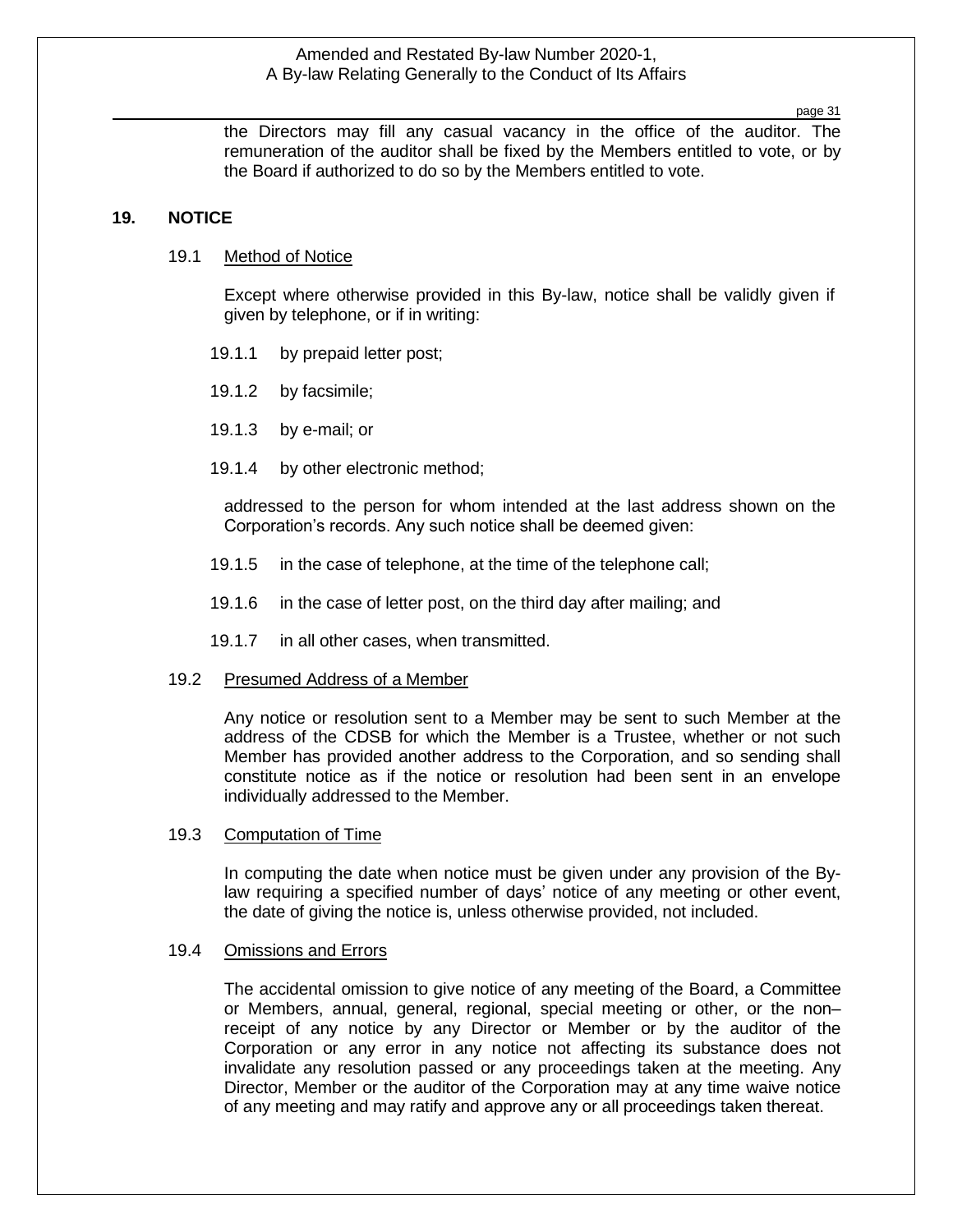#### page 32

## **20. USE OF** *ROBERT'S RULES OF ORDER*

Subject to all requirements of law, and subject to any specific provision set out in the Bylaws, meetings of the Members, the Board and Committees shall be conducted in accordance with the rules and practice contained in the current edition of *Robert's Rules of Order Newly Revised* as far as applicable.

## **21. AMENDMENT TO THE BY-LAWS**

The Board may pass, amend or repeal this By-law by Ordinary Resolution, except where to do so is contrary to the Corporations Act or ONCA (as applicable), provided that where the Board has approved any such amendments, it shall submit same to the Members at the next Members' meeting, and the Members may confirm, reject, amend or repeal the revised By-law by Ordinary Resolution.

Any amendment to the By-law by the Board shall take effect from the date of the Ordinary Resolution of the Board, but shall cease to be in effect as of the date of the next Members' meeting if not submitted to the Members for a vote at that meeting, or if at that meeting such amendments are rejected by the Members.

Notice of any such changes, including the complete text of the previous and revised version of the By-law, must be given to the Members at least thirty (30) days before the meeting at which the amendment or amendments will be voted upon.

## **22. REPEAL OF PRIOR BY-LAWS**

## 22.1 Repeal

Subject to the provisions of Section 21.2 and 21.3 hereof, all prior By-laws, resolutions and other enactments of the Corporation heretofore enacted or made are repealed.

#### 22.2 Exception

The provisions of Section 21.1 shall not extend to any By-law or resolution heretofore enacted for the purpose of providing to the Board the power or authority to borrow.

#### 22.3 Proviso

Provided however that the repeal of prior By-laws, resolutions and other enactments shall not impair in any way the validity of any act or thing done pursuant to any such repealed By-law, resolution or other enactment.

## **23. EFFECTIVE DATE**

#### 23.1 Coming into force

This By-law shall come into force with no further formality on the later of:

23.1.1 the date approved by Ordinary Resolution, or